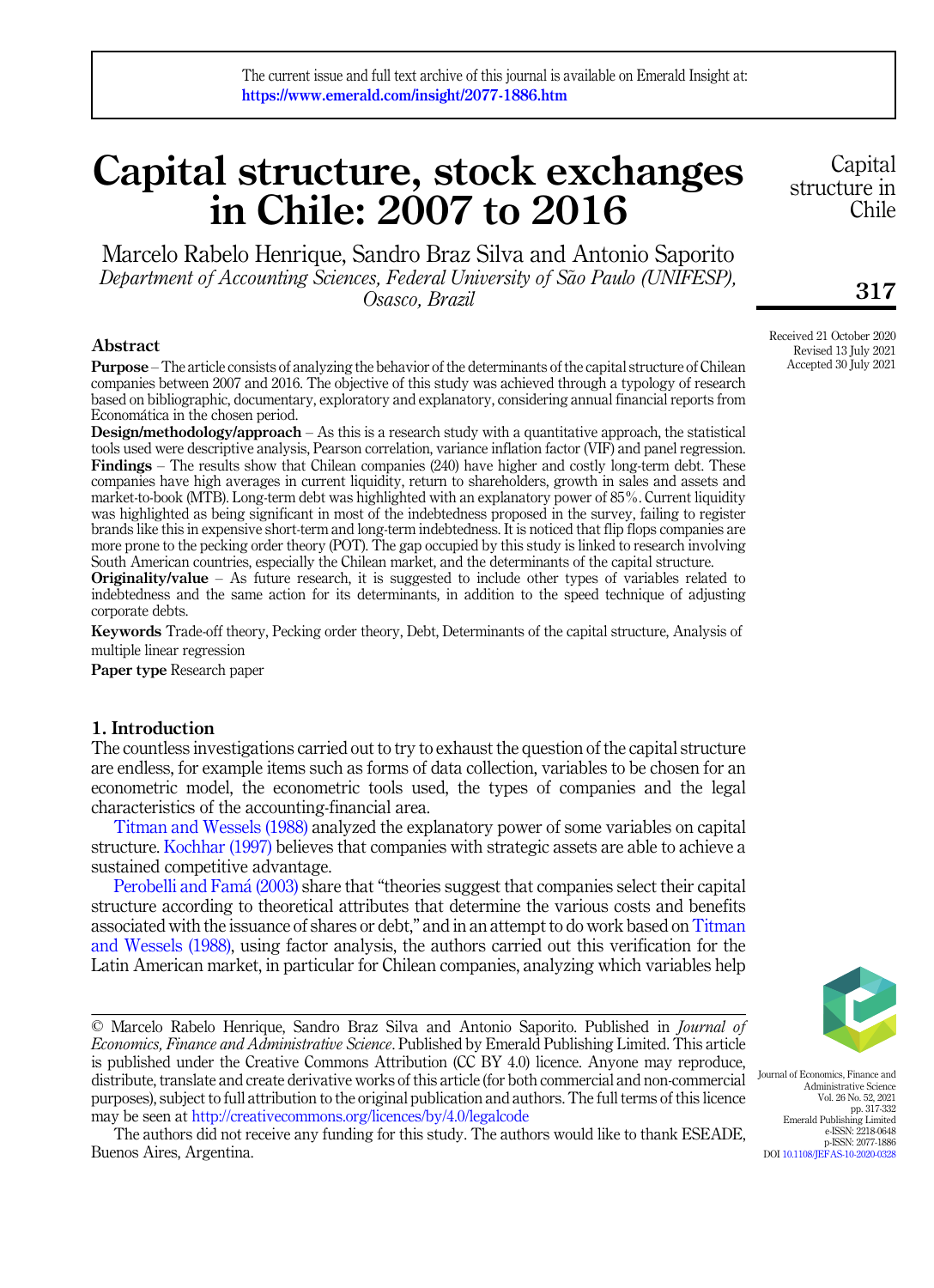to maintain the indebtedness of companies listed on stock exchanges in the countries that carried out their research.

The way in which the managers combine the sources of financing is an important decision for the financial and strategic context of the company. The capital structure refers to the way in which companies use sources of origin, whether their own or those of third parties, to apply in patrimony assets and in activities that demand them.

Furthermore, inquiries related to the choice of financing – indebtedness versus own capital – have gained importance for the investigation of management strategy. In a short space of time, there was a significant increase in the attention devoted by the management strategy literature to financial aspects [\(Sandberg](#page-15-1) et al., 1987; [Kochhar, 1997\)](#page-14-0).

Therefore, the justification for this study is to evaluate the capital structure of the companies listed on the Chilean stock exchange, in the period from 2007 to 2016.

Contemporary capital structure theory emerged with the work of [Modigliani and Miller](#page-14-2) [\(1958\),](#page-14-2) in which they refer that, under certain conditions, the form of financing of companies is irrelevant. The determinants of capital structure are not restricted only to company-specific factors.

As observed in previous studies, it was possible to elaborate the following research problem-question: What is the behavior of the determinants of the capital structure of companies listed on Chilean stock exchanges, under the prism of the financial theories of the pecking order and trade-off, in the period from 2007 to 2016?

The general objective of this research is to compare the behavior of variables that determine the capital structure of Chilean companies listed on the stock exchange. In this way, institutional aspects (number of employees and open units) and economic aspects (market niche, performance in the internal and external markets) will not be evaluated, being limited only to specific factors of the company.

To better guide the research, the steps to be taken to be able to answer the main objective is to select the independent variables, statistically test them in relation to the types of indebtedness and analyze the behavior of these variables as determinants of the capital structure of Argentine and Chilean companies to light from trade-off theory (TOT) and pecking order theory (POT).

This study is organized as follows: [Section 1](#page-0-0) describes the context of the studies and the research objectives; [Section 2](#page-1-0) presents the literature review, as well as the discussions of the proposed hypotheses; [Section 3](#page-4-0) describes the sample and the methodology used; [Section 4](#page-7-0) shows the research results; [Section 5](#page-11-0) presents the research conclusion.

#### <span id="page-1-0"></span>2. Literature review

From these studies on capital structure, a long discussion was established, that is, many works were carried out and other theories were elaborated in an attempt to explain what determines the use of own or third-party capital by companies, in addition to ideal mix between funding sources.

[Table 1](#page-2-0) presents the evolution of theories on capital structure in recent decades.

In addition to works that are concerned with discussing differences and testing theories developed by Modigliani and Miller (M&M) and traditionalists, there is a class of authors who prioritized the discussion of bankruptcy costs and their influence on the definition of the structure. Capital of companies.

There is a predominance of two theoretical trends on capital structure: POT and TOT.

When trying to find a balance between indebtedness and maximizing the value of companies, going through financial difficulties and tax benefits, TOT by [Modigliani and](#page-14-2) [Miller \(1958,](#page-14-2) [1963\)](#page-14-3) proposes, in perfect markets, that the capital structure can impact the value of the company, that is, although indebtedness is interesting for the company, managers know that it should not be increased indefinitely [\(Kraus and Litzenberger, 1973\)](#page-14-4).

**IEFAS** 26,52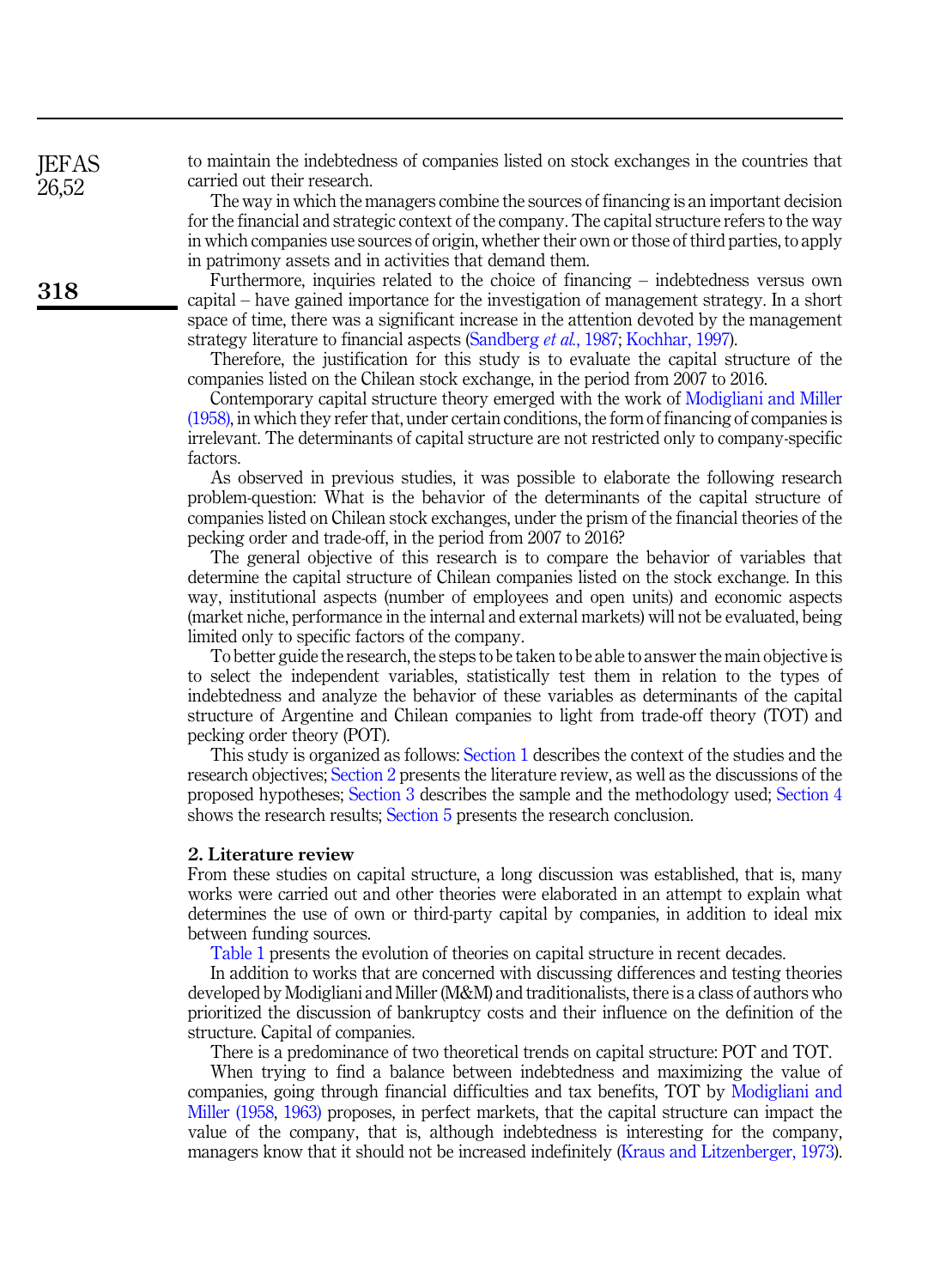<span id="page-2-0"></span>

| Author                                    | Year | Investigation                                                                                                                                                                                                                           | Capital                         |
|-------------------------------------------|------|-----------------------------------------------------------------------------------------------------------------------------------------------------------------------------------------------------------------------------------------|---------------------------------|
| Jhon Burr Williams                        | 1938 | For the first time, he exposes the idea of how the value of the investment is<br>preserved, regardless of the nature of the rights on it                                                                                                | structure in<br>Chile           |
| David Durand                              | 1952 | In a work considered pioneering, "cost of debt and equity funds for business:<br>Trends and problems in measurement," he suggests that there may be an ideal<br>financial structure, based on the imperfections of the financial market |                                 |
| Modigliani and<br>Miller                  | 1958 | Discusses the capital structure from the prism of the total cost of capital<br>(creditors and shareholders)                                                                                                                             | 319                             |
| David Durand                              | 1959 | Criticizes the budgets adopted by M&M. The main objective was to indicate<br>some of the difficulties they generated when trying to support the theory of cost<br>of capital and investments                                            |                                 |
| Modigliani and<br>Miller                  | 1961 | On dividend policy. Permeates almost every aspect of the financial economy to<br>the present day                                                                                                                                        |                                 |
| Modigliani and<br>Miller                  | 1963 | In their studies on the capital structure, they affirm that the use of debt as a<br>source of financing is advantageous due to the tax benefit obtained by<br>deducting financial expenses from the calculation of income tax           |                                 |
| Joseph Stiglitz                           | 1969 | Reaffirms the M&M thesis and shows that it can work under stricter conditions                                                                                                                                                           |                                 |
| Miller                                    | 1977 | He perfects the model developed with Modigliani and wrote, himself, an article<br>that resulted in what has been called Miller's model                                                                                                  |                                 |
| Deangelo and<br>Massulis                  | 1980 | Conduct important research on the effect of taxes on capital structure                                                                                                                                                                  |                                 |
| Myers                                     | 2001 | The capital structure study tries to explain the combination of sources of<br>resources (own and third-party) of property titles and loans to finance their<br>investments in companies                                                 | Table 1.<br>Theories on capital |
| <b>Source(s):</b> Prepared by the authors |      |                                                                                                                                                                                                                                         | structure                       |

[Fama and French \(2002\)](#page-13-0) confirm the predictions shared in the POT, that is, they are more profitable and companies with fewer investments have higher dividend payments.

Research carried out by [Bastos](#page-13-1) et al. (2009), [Espinosa](#page-13-2) et al. (2012), [Rodrigues](#page-15-2) et al. (2017), Fiirst et al. [\(2017\)](#page-13-3) and [Rodrigues and Santos \(2018\)](#page-15-3) analyzed the behavior of the capital structure of companies in Latin American countries (Brazil, Argentina, Chile, Mexico, Colombia and Peru), whose analysis periods for each study were from 1998 to 2013, rescuing the POT and TOT.

## 2.1 Optimal capital structure: hypotheses

Research on the capital structure of companies is considered the most important in the area of finance. Various theoretical approaches have been discussed and tested in the financial literature.

[Perobelli and Fam](#page-14-1)á (2003) found that the optimal capital structure, to be pursued by companies, was never achieved. In this case, new theories emerged that sought to explain the choice of capital structure by companies. Some relevant works in this line were developed by [Remmers](#page-15-4) et al. [\(1974\)](#page-15-5), Toy et al. (1974), [Scott and Martin \(1975\)](#page-15-6), [Stonehill](#page-15-7) et al. (1975), [Ferri and](#page-13-4) [Jones \(1979\),](#page-13-4) [DeAngelo and Masulis \(1980\),](#page-13-5) [Bradley](#page-13-6) et al. (1984), [Myers and Majluf \(1984\)](#page-14-5), [Myers \(1984\),](#page-14-6) [Lumby \(1991\)](#page-14-7), [Thies and Klock \(1992\),](#page-15-8) [Balakrishnan and Fox \(1993\),](#page-12-0) [Allen and](#page-12-1) [Gregory \(1995\)](#page-12-1) and [Rajan and Zingales \(1995\)](#page-14-8) [\(Perobelli and Fam](#page-14-1)á, 2003, p. 12).

[Tapia and Albornoz \(2017\)](#page-15-9) present a regulatory model that allows the administration to establish in advance the optimal capital structure and concentrate efforts toward that objective. The effect of personal taxes on shareholders and debt owners, on tax economies and, therefore, on the optimal capital structure was studied.

[Booth](#page-13-7) *et al.* (2001) and [Bastos](#page-13-1) *et al.* (2009) state that it is not a very easy task in determining hypotheses between theoretical currents, as the behavior of a certain variable can be explained by one or another theory.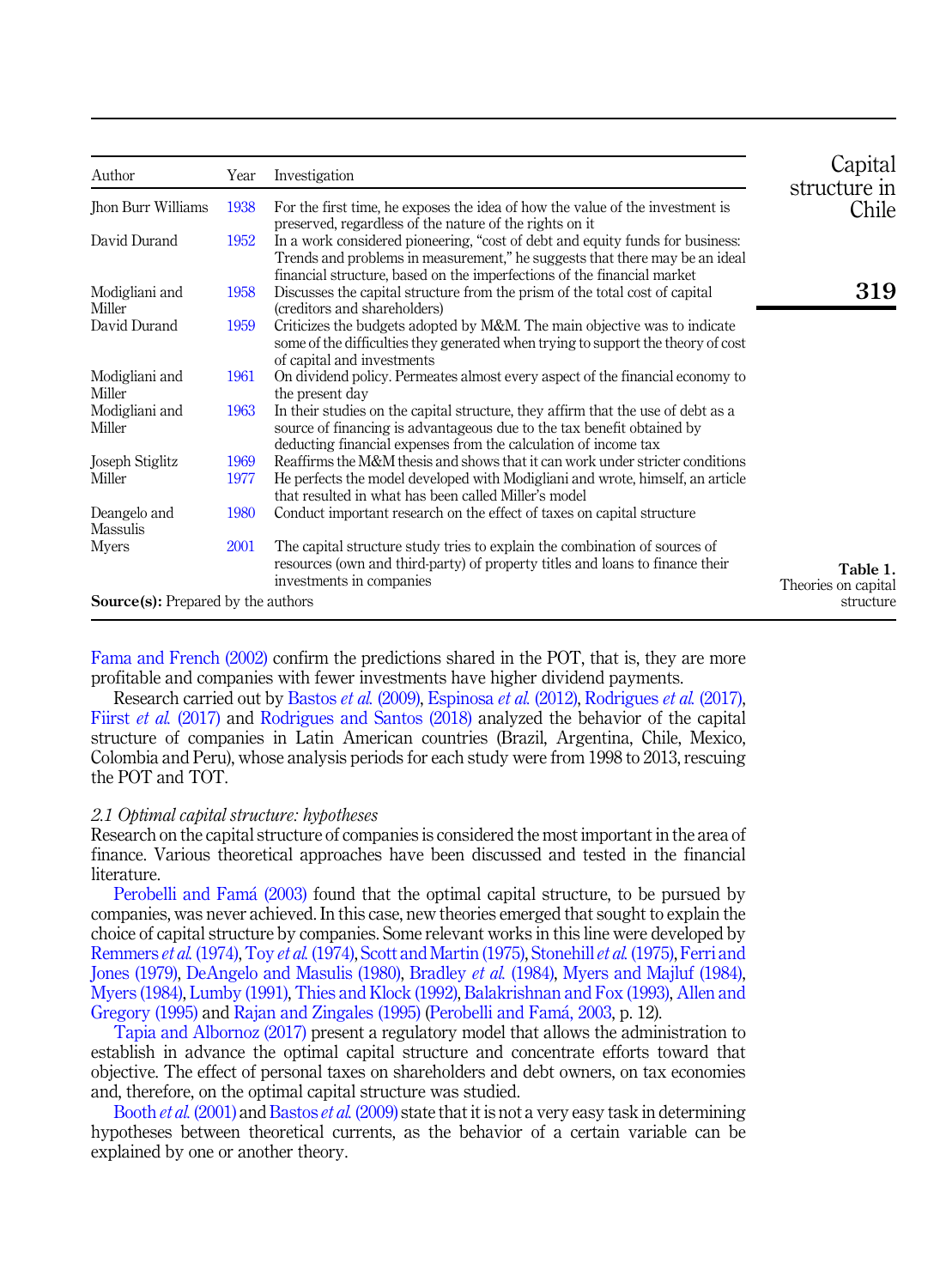**IEFAS** 26,52

320

When evaluating deals, an important issue to consider is the level of detail. If for analysts to add details is to provide an opportunity for better forecasts for each added item, then, on the other hand, it would be interesting to create more inputs, which in this case could increase the potential for errors to occur in each added input ([Damodaran, 2007](#page-13-10)).

According to [Myers and Majluf \(1984\)](#page-14-5), [Myers \(1984\)](#page-14-6) and [Nakamura](#page-14-12) et al. (2007), the POT indicates the use of sources of resources and acting on new opportunities for the organization's growth, in which the company's administrators are guided by a hierarchy of resources to bet on these growth opportunities. Therefore, it is expected that more profitable companies will have to borrow less. Corroborating this idea, Ross (1977 apud [Harris and](#page-13-11) [Raviv, 1991](#page-13-11)) states that there is a positive relationship between the level of indebtedness and profitability. In contrast, Brito *et al.* [\(2007\)](#page-13-12) state that profitability is not a determining factor in a company's capital structure.

From this scenario, the following hypotheses are proposed:

- <span id="page-3-0"></span>H1. There is a significant negative relationship between return to shareholders and debt indicators.
- <span id="page-3-1"></span>H2. There is a significant negative relationship between asset returns and debt indicators.

For [Myers and Majluf \(1984\),](#page-14-5) companies invest in their assets to guarantee their debts when evaluating opportunities at the time of their business, including in future situations. With this, companies disrupt risk strategies used by shareholders who intend to extract wealth from their creditors. Inverse views are taken by Brito *et al.* [\(2007\),](#page-13-12) and there is a negative relationship between a company's assets and its total indebtedness. Therefore, the following hypothesis is proposed:

<span id="page-3-2"></span>H3. There is a significant positive relationship between asset growth and debt indicators.

It was noticed in previous research that companies that have growth potential have greater flexibility to invest, and they tend to increase their debts, which indicates a negative relationship with the organization's growth [\(Kayo and Fam](#page-14-13)á, 1997; Gaud *et al.*[, 2005\)](#page-13-13). [Gomes](#page-13-14) [and Leal \(2001\)](#page-13-14), on the other hand, found a positive relationship between the level of growth and the company's indebtedness. Brito *et al.* [\(2007\)](#page-13-12) found the same relationship with longterm debt and no relationship with short-term debt. These latest studies found that companies that need more resources to invest in opportunities tend to get more into debt. Therefore, the following hypothesis is proposed:

<span id="page-3-3"></span>H4. There is a significant negative relationship between sales growth and debt indicators.

For [Titman and Wessels \(1988\)](#page-15-0), they state that fixed assets help companies to increase their debt because of payment guarantees to obtain and keep these types of investments as their assets. The idea is to mitigate the agency theory between stakeholders and shareholders [Myers and Majluf \(1984\)](#page-14-5). Therefore, the following hypothesis is proposed:

<span id="page-3-4"></span>H5. There is a significant positive relationship between asset tangibility and debt indicators.

[Bastos](#page-13-1) *et al.* (2009) and [Correa](#page-13-15) *et al.* (2013) found a strong influence of the current liquidity variable, whose result was a negative relationship between liquidity and debt, confirming the hypothesis of the hierarchy theory. Therefore, the following hypothesis is proposed:

<span id="page-3-5"></span>H6. There is a significant negative relationship between current liquidity and debt indicators.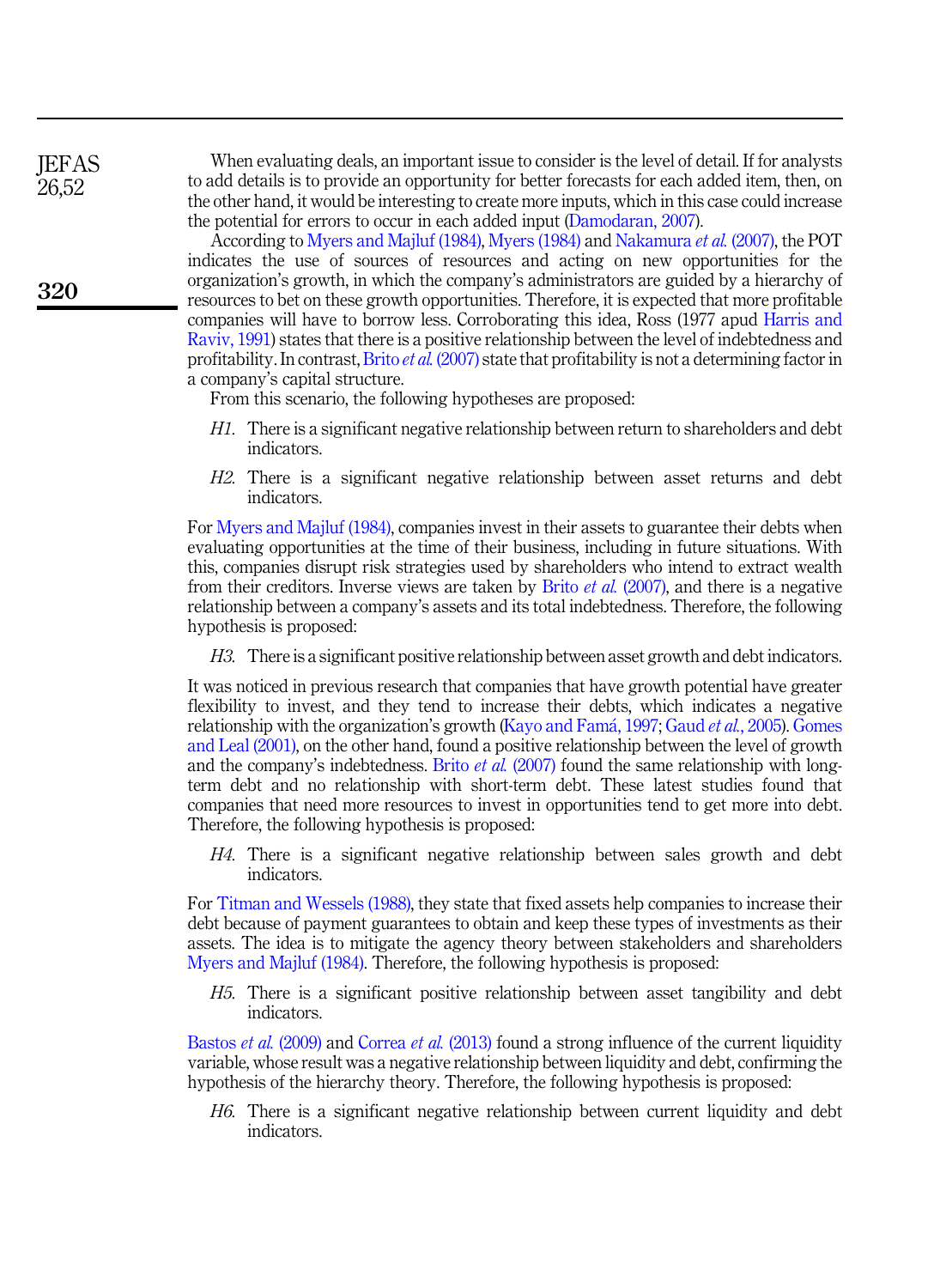[Correa](#page-13-15) et al. (2013) and [Bastos](#page-13-1) et al. (2009) found a negative relationship between the level of income tax payment and the total indebtedness of companies. The same result of this relationship is found when the indebtedness is with market value and onerous short- and long-term indebtedness. Therefore, the following hypothesis is proposed:

<span id="page-4-1"></span>H7. There is a significant negative relationship between the level of income tax and debt indicators.

# 2.2 From Latin America to the Chilean context

Studies such as [Bastos](#page-13-1) et al. (2009), [Espinosa](#page-13-2) et al. (2012), [Rodrigues](#page-15-2) et al. (2017), [Fiirst](#page-13-3) et al. [\(2017\)](#page-13-3) and [Rodrigues and Santos \(2018\)](#page-15-3) analyzed Latin American countries, in particular the behavior of the capital structure of Chilean companies.

Table 2 illustrates the behaviors of variables independent of debt indicators, according to international literature:

Based on studies in Latin America, the behavior of independent variables concerning debt indicators are as indicated in [Table 3](#page-5-0).

First-hand, it is clear that there were no studies on the taxation and fiscal economy variables when the studies address Chilean companies.

When evaluating the liquidity of Chilean companies, it is found that most studies found results similar to the POT.

When it comes to tangibility, it was found in the studies proposed for evaluation that most converge to POT and TOT.

When analyzing profitability, it is clear that most of the results found in studies that contain Chilean companies are in line with POT.

Assessing the growth variable, we see that the results of Chilean companies tend more toward TOT than toward POT.

In most studies that treat Chilean companies as data, market-to-book (MTB) tends more toward TOT's results, although POT, for this variable, receives positive and negative results.

Finally, most studies with Chilean companies have results in tune with TOT and POT, negatively relating to indebtedness.

## <span id="page-4-0"></span>3. Method

The present empirical research studied, as methodological features, the following steps: the period of analysis and accounting-financial data; method, methodological approach, nature and research strategies; and analysis tools, diversification and variables.

| Indicators                                | <b>TOT</b> | POT                  |
|-------------------------------------------|------------|----------------------|
| Liquidity                                 | NA         |                      |
| Tangibility                               | $^+$       | $^{+}$               |
| Profitability                             | $^{+}$     |                      |
| Growth                                    |            | $+/-$                |
| Taxation                                  | ┿          | NА                   |
| Tax economy                               |            |                      |
| Market-to-book                            |            | $+/-$<br>Table 2.    |
| <b>Risk</b>                               |            | Signs of independent |
| <b>Source(s):</b> Prepared by the authors |            | variables            |

321

**Capital** structure in Chile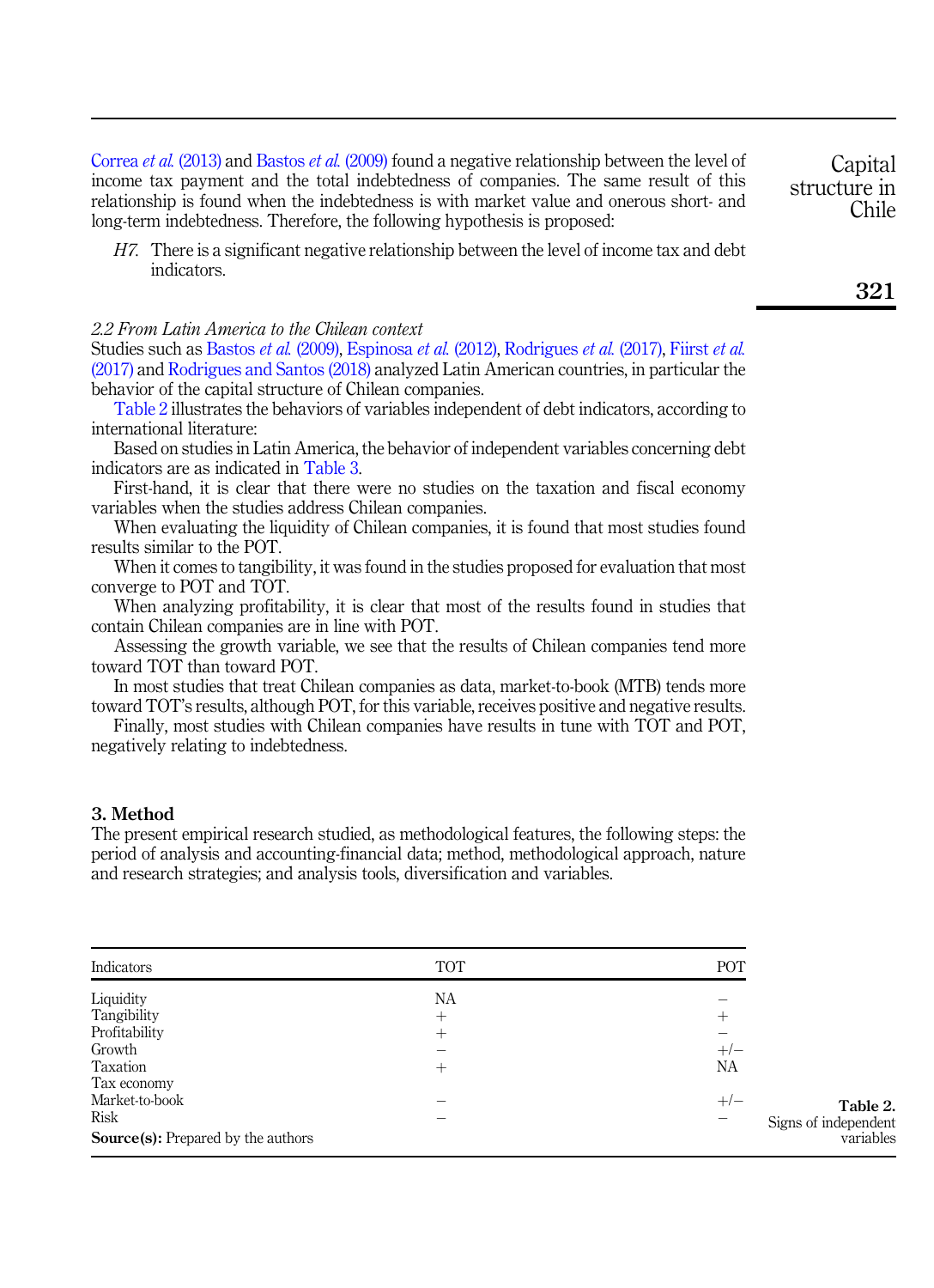<span id="page-5-0"></span>

| <b>JEFAS</b><br>26,52            | Part one | Paper                                                                                                                                                                                                                                                                                       |                         | P1                                           |                                | P2                                      |                                               | P3                                   |                                   |                          |                                |
|----------------------------------|----------|---------------------------------------------------------------------------------------------------------------------------------------------------------------------------------------------------------------------------------------------------------------------------------------------|-------------------------|----------------------------------------------|--------------------------------|-----------------------------------------|-----------------------------------------------|--------------------------------------|-----------------------------------|--------------------------|--------------------------------|
|                                  | Panel A  | Companies<br>Period<br>Publication<br>Places<br>Debt                                                                                                                                                                                                                                        |                         | 388<br>$2001 - 2006$<br>2009<br>Chile<br>ETc | ETm                            | 631<br>1998-2007<br>2012<br>Chile<br>BC | МC                                            | 1,091<br>2017<br>Chile<br><b>TOT</b> | 2009-2013                         | CP                       | LP                             |
| 322                              | Panel B  | Liquidity                                                                                                                                                                                                                                                                                   |                         | $\overline{\phantom{0}}$                     | $\equiv$                       | NA                                      | NA                                            | $+$                                  |                                   | $\qquad \qquad -$        | $^{+}$                         |
|                                  |          | Tangibility                                                                                                                                                                                                                                                                                 |                         | $\overline{\phantom{0}}$                     | NA                             | $+$                                     | $\! +$                                        | NА                                   |                                   |                          | $+$                            |
|                                  |          | Profitability<br>Growth                                                                                                                                                                                                                                                                     |                         | $\overline{\phantom{m}}$<br>NА               | $\equiv$<br>NA                 | $\equiv$<br>$^{+}$                      | $\overline{\phantom{0}}$<br>$^{+}$            | $\equiv$<br>NA                       |                                   | $\qquad \qquad -$<br>NA  | $\overline{\phantom{0}}$<br>NA |
|                                  |          | Taxation                                                                                                                                                                                                                                                                                    |                         | NА                                           | NA                             | NA                                      | NA                                            | NA                                   |                                   | NA                       | NA                             |
|                                  |          | Tax economy                                                                                                                                                                                                                                                                                 |                         | NА                                           | NA                             | NA                                      | <b>NA</b>                                     | <b>NA</b>                            |                                   | <b>NA</b>                | NA                             |
|                                  |          | Market-to-book                                                                                                                                                                                                                                                                              |                         |                                              | $\overline{\phantom{0}}$       |                                         | $\equiv$                                      | NA                                   |                                   | NA                       | NA                             |
|                                  |          | <b>Risk</b>                                                                                                                                                                                                                                                                                 |                         | <b>NA</b>                                    | <b>NA</b>                      | <b>NA</b>                               | <b>NA</b>                                     | $\overline{\phantom{0}}$             |                                   | $\overline{\phantom{0}}$ | NA                             |
|                                  | Part two | Paper                                                                                                                                                                                                                                                                                       | P <sub>4</sub>          |                                              |                                |                                         |                                               |                                      | P5                                |                          |                                |
|                                  | Panel A  | Companies<br>Period<br>Publication<br>Places                                                                                                                                                                                                                                                | 102<br>2017<br>Chile    | 1999-2013                                    |                                |                                         |                                               |                                      | 129<br>2009-2013<br>2018<br>Chile |                          |                                |
|                                  |          | Debt                                                                                                                                                                                                                                                                                        | ETC                     | <b>ETM</b>                                   | <b>ECPC</b>                    | <b>ELPC</b>                             | <b>ECPF</b>                                   | <b>ELPF</b>                          | <b>TOT</b>                        | CP                       | LP                             |
|                                  | Panel B  | Liquidity                                                                                                                                                                                                                                                                                   |                         | $\overline{\phantom{0}}$                     | $\overline{\phantom{0}}$       | <b>NA</b>                               | $\overline{\phantom{0}}$                      | $\overline{\phantom{0}}$             | —                                 | $\qquad \qquad -$        | $\qquad \qquad -$              |
|                                  |          | Tangibility                                                                                                                                                                                                                                                                                 | $+$                     | NA                                           | NA                             | $+$                                     | NА                                            | NA                                   | $^{+}$                            | $\qquad \qquad -$        | $^{+}$                         |
|                                  |          | Profitability<br>Growth                                                                                                                                                                                                                                                                     | $\qquad \qquad -$<br>NA | $\overline{\phantom{0}}$                     | $\qquad \qquad -$<br><b>NA</b> | NA                                      | $\overline{\phantom{0}}$<br>$\qquad \qquad -$ | $\overline{\phantom{0}}$             | $\overline{\phantom{0}}$<br>NA    | $^{+}$<br>NA             | NА<br>NA                       |
|                                  |          | Taxation                                                                                                                                                                                                                                                                                    | NA                      | NA                                           | NA                             | NA                                      | NA                                            | NA                                   | NA                                | NA                       | NA                             |
|                                  |          | Tax economy                                                                                                                                                                                                                                                                                 | NA                      | NA                                           | NA                             | NA                                      | NА                                            | NA                                   | NA                                | <b>NA</b>                | NA                             |
|                                  |          | Market-to-book                                                                                                                                                                                                                                                                              | $+$                     | NA                                           | $^{+}$                         |                                         | $\overline{\phantom{0}}$                      | <b>NA</b>                            | NA                                | <b>NA</b>                | <b>NA</b>                      |
|                                  |          | <b>Risk</b>                                                                                                                                                                                                                                                                                 | NA                      | $\overline{\phantom{0}}$                     | $+$                            |                                         | $+$                                           | $\equiv$                             |                                   | $=$                      | NA                             |
|                                  |          | Note(s): (1) P1 - Paper 1 - Bastos et al. (2009); P2 - Espinosa et al. (2012); P3 - Rodrigues et al. (2017); P4 - Fiirst<br><i>et al.</i> (2017); $P5$ - Rodrigues and Santos (2018)<br>(2) ETc, total accounting indebtedness; ETm, total market indebtedness; ECPC, short-term accounting |                         |                                              |                                |                                         |                                               |                                      |                                   |                          |                                |
| Table 3.<br>Signs of independent |          | indebtedness; ELPC, long-term accounting indebtedness; ECPF, short-term financial indebtedness; ELPF,<br>long-term financial indebtedness; TOT, total indebtedness; CP, short-term indebtedness; LP, long-term                                                                              |                         |                                              |                                |                                         |                                               |                                      |                                   |                          |                                |
| variables with studies           |          | indebtedness; BC, book capital; MC, market capital; NA, not applicable                                                                                                                                                                                                                      |                         |                                              |                                |                                         |                                               |                                      |                                   |                          |                                |
| of Chilean companies             |          | <b>Source(s):</b> Prepared by the authors                                                                                                                                                                                                                                                   |                         |                                              |                                |                                         |                                               |                                      |                                   |                          |                                |

of Chilean companies

# 3.1 Data

This research proposal was carried out between 2007 and 2016 with balance sheets and results of the years related to companies listed on the Chilean stock exchange, whose period was chosen to analyze the capital structure that reflects the subprime crisis in the United States that occurred in 2007 and ended with the Brazilian political crisis in 2016.

# 3.2 Variables and procedures

All dependent and independent variables used in the econometric tests were defined from the theoretical framework. Data are primary and quarterly and include the economic-financial variables of publicly held companies.

The variables that make up this study are presented in [Tables 4 and 5](#page-6-0), which expose their names, acronyms and calculation formulas.

The dependent variables shown in [Table 4](#page-6-0) represent the indebtedness indicators and were used in the panel data regression models in the execution of this study. They were based on readings from previous research.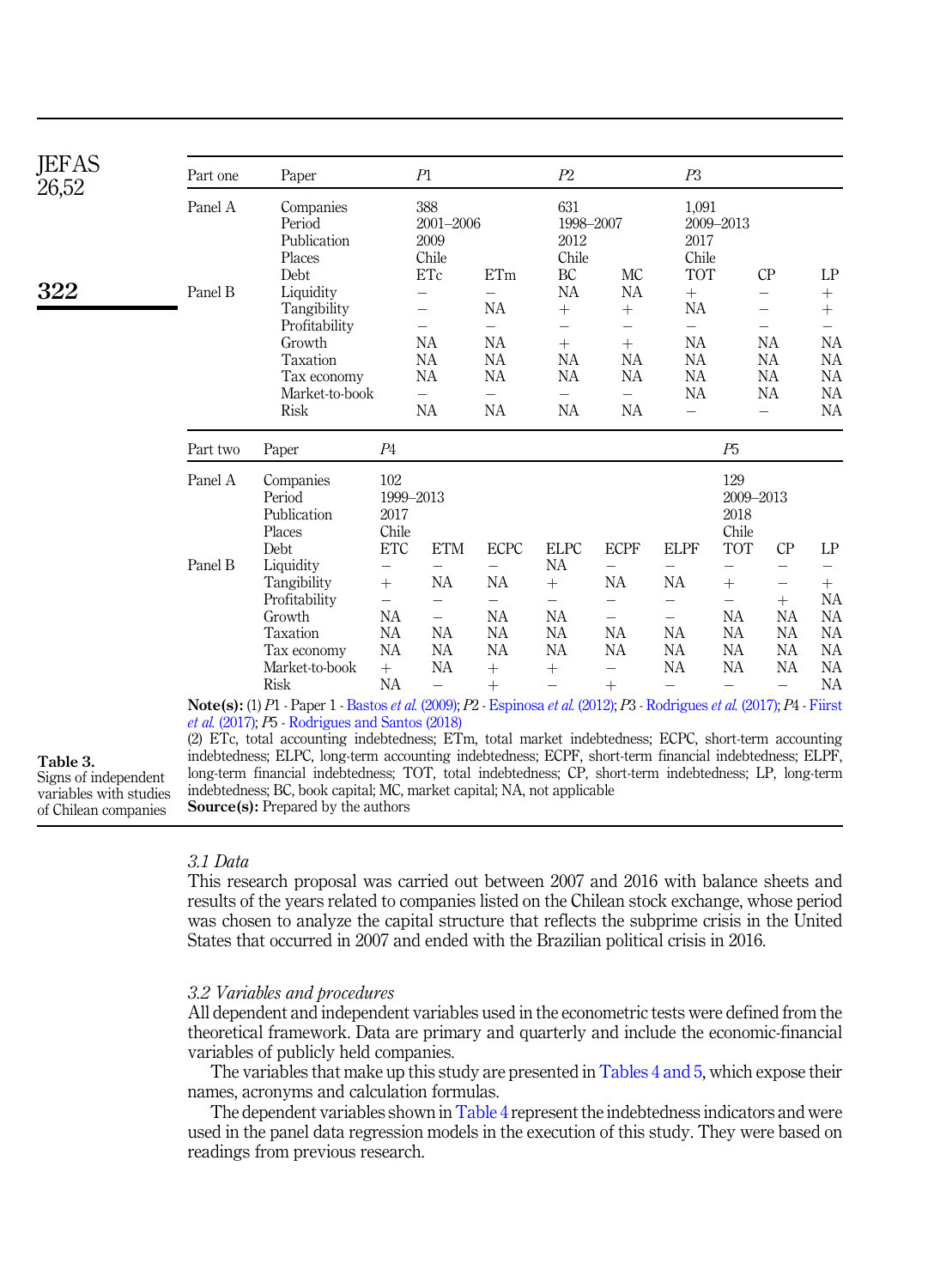<span id="page-6-0"></span>

| Research variable                        | Initials    | Formula                                                     | Capital<br>structure in |
|------------------------------------------|-------------|-------------------------------------------------------------|-------------------------|
| Total indebtedness                       | ET          | $Current$ liabilities + current liabilities<br>Total assets | Chile                   |
| Short-term indebtedness                  | <b>ECP</b>  | Current liabilities<br>Total active                         |                         |
| Long-term debt                           | ELP         | Non-current liabilities<br>Total active                     | 323                     |
| Onerous financial debt to short term     | <b>EOCP</b> | Debentures and short-term financing<br>Asset at book value  |                         |
| Onerous debt finance to long term        | <b>EOLP</b> | Debentures and long-term financing<br>Asset at book value   | Table 4.                |
| <b>Source(s):</b> Prepared by the author |             |                                                             | Dependent variables     |

| Research variable                                | Initials    | Formula                                                                                               |                       |
|--------------------------------------------------|-------------|-------------------------------------------------------------------------------------------------------|-----------------------|
| Current liquidity                                | LC          | Current assets                                                                                        |                       |
| Tangibility                                      | <b>TANG</b> | Current liabilities<br>$Fixed$ assets $+$ warehouses<br>Total active                                  |                       |
| Return to investors                              | <b>ROE</b>  | Net profit equity                                                                                     |                       |
| Return on investment                             | ROA         | EBIT                                                                                                  |                       |
| Sales growth                                     | CVD         | Total active<br>Net income, $(-)$ net income <sub>t-1</sub><br>Net income <sub><math>t-1</math></sub> |                       |
| Asset growth                                     | <b>CAT</b>  | Total active, $(-)$ total active <sub>t-1</sub><br>Total active $t_{-1}$                              |                       |
| Income tax payment level                         | $_{\rm IR}$ | Income tax value<br><b>EBIT</b>                                                                       |                       |
| Fiscal economics                                 | EF          | $(Deprecision + amortization)$<br><b>EBITDA</b>                                                       |                       |
| Profitability                                    | <b>PROF</b> | <b>EBITDA</b><br>Total active                                                                         |                       |
| Growth expected by the market value differential | MTB         | Market value of assets<br>Book value of assets                                                        |                       |
| Business risk measured by volatility of earnings | <b>RSK</b>  | (Standard deviation EBIT-average)<br>Net operating income.                                            | Table 5.              |
| <b>Source(s):</b> Prepared by the author         |             |                                                                                                       | Independent variables |

The determinant variables of the capital structure were based on previous investigations and will be able to point out whether there is any relationship and significance for the econometric panel data model.

# 3.3 Econometric models

The application of the econometric models was made from this general equation:

$$
E_{it} = \beta_0 + \beta_{1i} LC_{it} + \beta_{2it} TANG_{it} + \beta_{3it} ROE_{it} + \beta_{4it} ROA_{it} + \beta_{5it} CVD_{it} + \beta_{6it} CAT_{it} + \beta_{7it} IR_{it} + \beta_{8it} EF_{it} + \beta_{9it} MTB_{it} + \beta_{10it} RSK_{it}
$$
\n(1)

Each study variable is represented by the respective acronyms:

 $E_i$ : represents the dependent variables that deal with the indebtedness of the companies.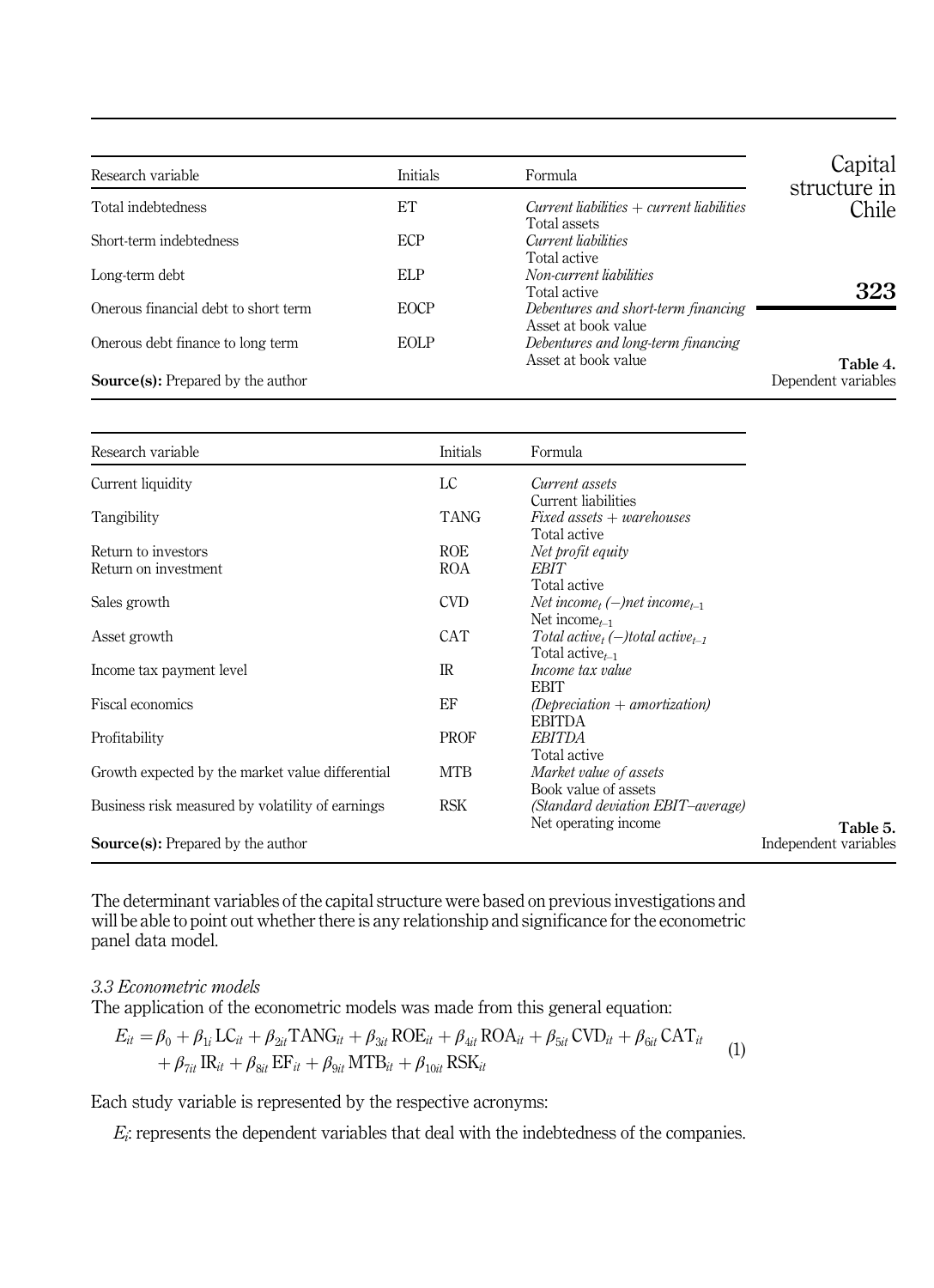| <b>JEFAS</b> | $LC_{it}$ : represents the independent variable of current liquidity.       |
|--------------|-----------------------------------------------------------------------------|
| 26,52        | $TANG_{it}$ ; represents the independent variable of tangibility.           |
|              | $ROE_{it}$ : represents the independent variable of return to shareholders. |
|              | $ROA_{ii}$ : represents the independent variable of return on investment.   |
| 324          | $CVD_{it}$ : represents the independent variable of sales growth.           |
|              | $CAT_{ii}$ : represents the independent variable of asset growth.           |

 $IR_{it}$ : represents the independent variable of income tax payment level.

 $EF_{it}$ : represents the independent variable of fiscal economy.

 $MTB_{it}$ : represents the independent variable of market-to-book.

 $RSK_{ik}$ : represents the independent risk variable of the business.

 $ii$ : represents that the variables are used for all the proposed models of linear multiple regression of panel data: POLS, fixed effects and random effects.

 $\ddot{\cdot}$ : represents time.

Finally, the next section presents the results of the research and analysis based on information about the correlation matrix of the variables, the signs of the variables and the validation of the assumptions of the data regression models in the panel (Breusch-Pagan, Chow and Hausman tests).

## <span id="page-7-0"></span>4. Results

To begin, the first step, described in [Section 4.1,](#page-7-1) sought to examine the relationship between historical market values and the capital structure of companies listed on the stock exchanges and Chile, with the aim of identifying the possible behavior of the average level of indebtedness and the standard deviation of the variables studied between 2007 and 2016.

The second step, described in [Section 4.2,](#page-8-0) sought to test the intensity and direction of the relationships between the variables using the Pearson correlation coefficient, together with the inflation factor of variance, to identify possible multicollinearity problems.

Finally, Section 4.3 presents the results obtained and summarizes the main results found in this research.

#### <span id="page-7-1"></span>4.1 Descriptive analysis

[Table 6](#page-8-1) presents the average level of indebtedness and the standard deviation of the variables studied, between 2007 and 2016, of Chilean companies evaluated.

The data in panel A reveal, on average, in the period from 2007 to 2016, in Chile, the following results, in relation to the characteristics of the indebtedness (dependent variables): Chile presents average in total indebtedness, setting at 38.5%; Chile has the average shortterm debt, around 16%; for long-term indebtedness, short-term and long-term burdensome, Chile marked the presence with the lowest average only in short-term debt onerous, with 2.3%.

Regarding the behavior of independent variables, in which they represent the determining variables of the capital structure, the results reported in panel B of [Table 6](#page-8-1) were as follows:

(1) Chilean companies present four determining variables of the capital structure with the highest averages (current liquidity, ROE, growth in sales and assets);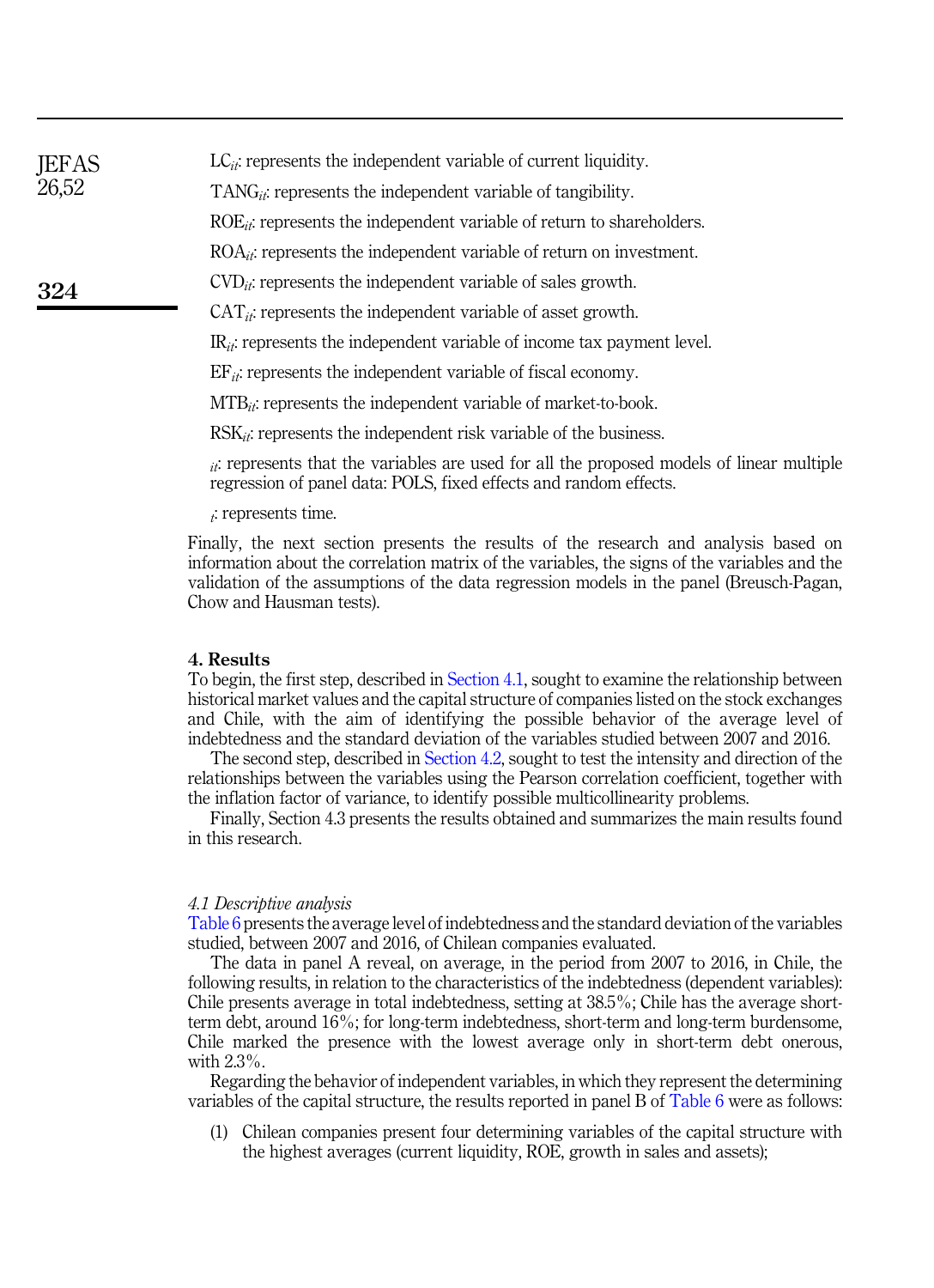<span id="page-8-1"></span>

| Variable                        | Average   | Chile | Average standard deviation | Capital<br>structure in<br>Chile |
|---------------------------------|-----------|-------|----------------------------|----------------------------------|
| $Panel A-dependent variables$   |           |       |                            |                                  |
| ET                              | 0.385     |       | 0.175                      |                                  |
| ECP                             | 0.161     |       | 0.094                      |                                  |
| <b>ELP</b>                      | 0.224     |       | 0.141                      |                                  |
| EOCP                            | 0.023     |       | 0.031                      | 325                              |
| EOLP                            | 0.109     |       | 0.136                      |                                  |
| $Panel B-independent variables$ |           |       |                            |                                  |
| LC                              | 4.204     |       | 31.613                     |                                  |
| <b>TANG</b>                     | 0.488     |       | 0.257                      |                                  |
| <b>ROE</b>                      | 0.082     |       | 0.206                      |                                  |
| <b>ROA</b>                      | 0.074     |       | 0.127                      |                                  |
| <b>CVD</b>                      | 49.572    |       | 1440.375                   |                                  |
| CAT                             | 11.979    |       | 393.817                    |                                  |
| $_{\rm IR}$                     | 0.132     |       | 1.414                      |                                  |
| EF                              | 0.513     |       | 3.531                      |                                  |
| <b>MTB</b>                      | 0.726     |       | 1.276                      | Table 6.                         |
| <b>RSK</b>                      | $-13.334$ |       | 95.079                     | Descriptive statistics of        |
| Source(s): Research data        |           |       |                            | the variables                    |

- (2) Chile's current liquidity, which translates as the ability that companies have to settle their debts in the short term using assets also in the short term, totals to, on average, 4.2, that is, for each monetary unit of the debt short-term (obligations), companies, on average, have four units to withdraw these debts (financially, assets and rights activated);
- (3) Regarding the indicators of return to partners and entrepreneurship, Chilean companies had an average with ROE of 8.2%;
- (4) Chilean companies had the average of 23% in sales growth and assets growth; in relation to taxes, Chilean companies with the variable fiscal economy have the average 51%.

## <span id="page-8-0"></span>4.2 Correlations and panel data

Before the presentation and evaluation of the data in the panel, it is necessary to clarify the advantages of this method. The data, as seen in [Table 8,](#page-10-0) are in a cross-section, and, in the econometric literature, they are known as panel data or longitudinal data. As an advantage, according to the simple Pearson correlation calculation, they allow evaluating the data between them, in addition to the influence of their relationships on the final result of the analysis, since it allows the evaluation of the explanatory variables on the dependent variable throughout of the period studied ([Wooldridge, 2010\)](#page-15-12).

Therefore, [Table 7](#page-9-0) presents the relationship between the 15 variables and their correlations for each country analyzed in the research (Chile). [Wooldridge \(2010\)](#page-15-12) also comments on the advantage of using this method to observe possible omitted variables.

It is observed that the degree of freedom changes from one variable to another since some variables have a degree of freedom of 0.05, or 95% assertiveness. This variation is a consequence of the analyzed data, and this factor is indicated as advantageous by [Brooks](#page-13-16) [\(2008\),](#page-13-16) which indicates that the data are not fixed, that is, they can vary over time and according to other factors.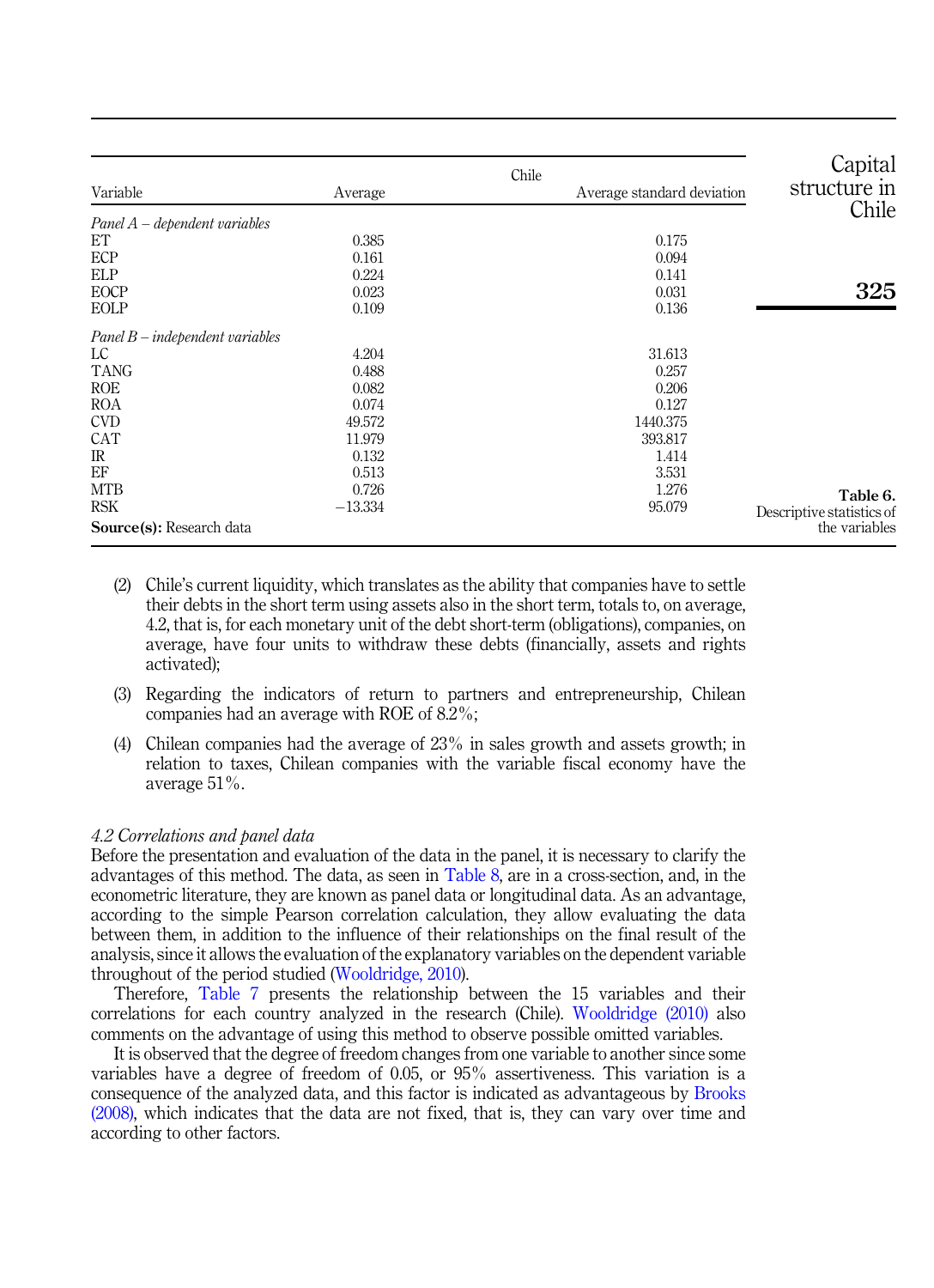<span id="page-9-0"></span>

| $\rm{JEFAS}\rm_{26,52}$               | УË              | $\begin{array}{c} 22 \\ 21 \\ 23 \\ 14 \\ 25 \\ 15 \\ 16 \\ 17 \\ 18 \\ 19 \\ 11 \\ 14 \\ 1 \end{array}$<br>1.093<br>3.632<br>3.879<br>1.151                                                                                                                                                                                                                                                                                                                                                                                                       |
|---------------------------------------|-----------------|----------------------------------------------------------------------------------------------------------------------------------------------------------------------------------------------------------------------------------------------------------------------------------------------------------------------------------------------------------------------------------------------------------------------------------------------------------------------------------------------------------------------------------------------------|
|                                       |                 | 0.869<br>0.915<br>$0.275$<br>$0.258$<br>0.978<br>0.647<br>$0.721$<br>$0.806$<br>$0.806$                                                                                                                                                                                                                                                                                                                                                                                                                                                            |
| 326                                   | $\overline{15}$ | $0.193^{***}\n0.159^{***}$<br>$0.085^{\ast\ast}$<br>$-0.223$<br>$-0.244$<br>$0.102***$<br>$0.236***$<br>$0.232***$<br>$0.069^\ast$<br>0.004<br>$0.010\,$<br>$0.020\,$<br>$-0.014$                                                                                                                                                                                                                                                                                                                                                                  |
|                                       | (14)            | $-0.161\overset{***}{ }$<br>$-0.076$ <sup>***</sup><br>$0.415^{**}$<br>$0.499^{**}$<br>$-0.105***$<br>$0.073***$<br>$-0.113$ <sup>***</sup><br>$-0.009$<br>$\!0.031$<br>$-0.011$<br>$-0.014$<br>$-0.014$                                                                                                                                                                                                                                                                                                                                           |
|                                       | (13)            | $-0.522***$<br>$-0.096$ <sup>***</sup><br>-0.015<br>$0.073$ <sup>***</sup><br>$0.056^{*}$<br>$0.048$<br>$0.045$<br>$-0.012$<br>$\begin{array}{c} 0.016 \\ 0.001 \end{array}$<br>$-0.016$<br>$\rightarrow$                                                                                                                                                                                                                                                                                                                                          |
|                                       | (12)            | $-0.050$<br>$-0.007$<br>$-0.074$<br>$0.207^{***}$<br>0.013<br>$-0.060$ <sup>*</sup><br>$-0.005$<br>$0.015$<br>$\begin{array}{c} 0.005 \\ 0.001 \end{array}$                                                                                                                                                                                                                                                                                                                                                                                        |
|                                       | $\overline{1}$  | $0.141^{\ast\ast}$<br>$-0.005$<br>$-0.006$<br>$-0.002$<br>0.043<br>$-0.020$<br>$-0.001$<br>$-0.023$<br>$-0.024$<br>$-0.011$<br>$\overline{a}$                                                                                                                                                                                                                                                                                                                                                                                                      |
|                                       | $\widehat{E}$   | $-0.006$<br>$-0.002$<br>$-0.018$<br>$-0.007$<br>$-0.028$<br>$-0.003$<br>0.037                                                                                                                                                                                                                                                                                                                                                                                                                                                                      |
|                                       | ම               | Note(s): Ps.: (*) the correlation is significant at the 0.05 level; (**) the correlation is significant at the 0.01 level; VIF: variance inflation factor<br>Source(s): Prepared by the author (research data)<br>$\begin{smallmatrix} 0.809^{***}\ 1 \end{smallmatrix}$<br>$\begin{array}{c} 0.015 \\ 0.150 \\ -0.080 \\ -0.032 \\ -0.082 \\ \end{array}$<br>$-0.117^{**}$<br>0.071                                                                                                                                                               |
|                                       | $^{\circledR}$  | $\begin{array}{c} -0.078 \\ -0.065 \\ -0.140 \\ -0.044 \\ \end{array}$<br>$-0.117^{**}$<br>-0.217<br>$0.020\,$                                                                                                                                                                                                                                                                                                                                                                                                                                     |
|                                       | $\epsilon$      | $\begin{array}{c} 465 \\ -139 \\ -139 \\ -127 \\ -127 \end{array}$<br>$0.217^{**}$<br>$-0.139***$<br>$\overline{a}$                                                                                                                                                                                                                                                                                                                                                                                                                                |
|                                       | ©               | $-0.156$ <sup>***</sup><br>-0.130 <sup>**</sup><br>$-0.106$ <sup>**</sup><br>-0.060 <sup>*</sup><br>$-0.049$                                                                                                                                                                                                                                                                                                                                                                                                                                       |
|                                       | ©               | $\begin{array}{c} 0.550^{**} \\ 0.051 \\ 0.648^{**} \\ 0.509^{**} \end{array}$                                                                                                                                                                                                                                                                                                                                                                                                                                                                     |
|                                       | $\bigoplus$     | $0.196^{***}$<br>$0.328^{***}$<br>$0.316^{***}$                                                                                                                                                                                                                                                                                                                                                                                                                                                                                                    |
|                                       | ල               | $\frac{0.844}{0.069}$                                                                                                                                                                                                                                                                                                                                                                                                                                                                                                                              |
|                                       | ଛ               | $0.593$ <sup>***</sup>                                                                                                                                                                                                                                                                                                                                                                                                                                                                                                                             |
| Table 7.<br>Pearson correlation       | $\in$           | $C$ hile                                                                                                                                                                                                                                                                                                                                                                                                                                                                                                                                           |
| and variance inflation<br>factor test | Variables       | $\begin{array}{l} A_{end}A_{1}\\ \begin{array}{l} \begin{array}{l} A_{1} \\ \vdots \\ B_{r} \end{array} \\ \begin{array}{l} \begin{array}{l} \begin{array}{l} \begin{array}{l} \begin{array}{l} \end{array} \\ \end{array} \\ \end{array} \\ \begin{array}{l} \begin{array}{l} \end{array} \\ \end{array} \\ \begin{array}{l} \end{array} \\ \begin{array}{l} \end{array} \\ \begin{array}{l} \end{array} \\ \begin{array}{l} \end{array} \\ \begin{array}{l} \end{array} \\ \end{array} \\ \begin{array}{l} \end{array} \\ \begin{array}{l} \end$ |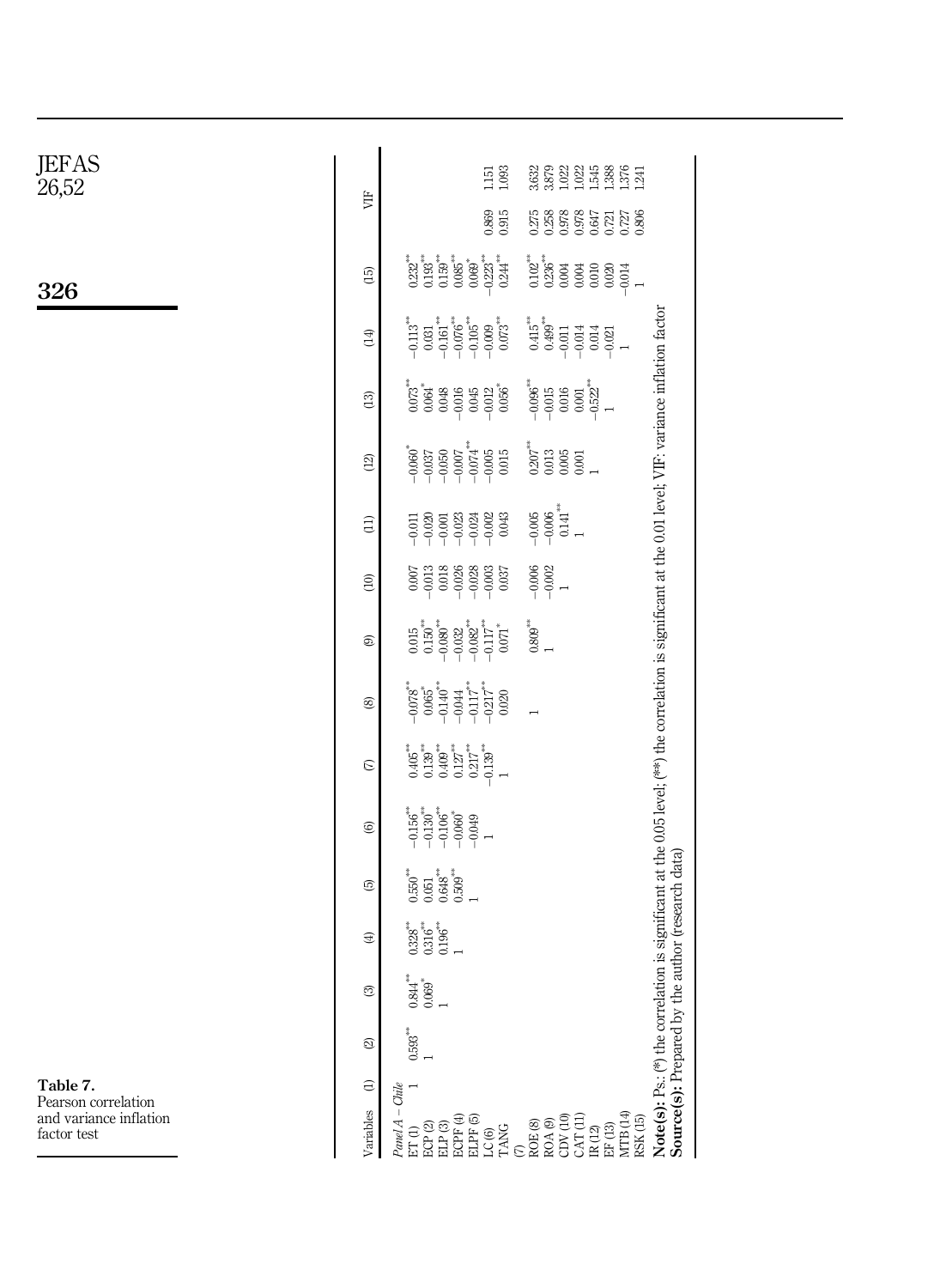<span id="page-10-0"></span>

| Panel A-accounting debt        |                                                          |                                                                                                                                  |                     | Capital<br>structure in             |
|--------------------------------|----------------------------------------------------------|----------------------------------------------------------------------------------------------------------------------------------|---------------------|-------------------------------------|
| Variables                      | ET<br>Chile                                              | ECP<br>Chile                                                                                                                     | <b>ELP</b><br>Chile | Chile                               |
| Constant                       | $0.322*$                                                 | $0.125*$                                                                                                                         | $0.213*$            |                                     |
| LC                             | $-6.39E - 04*$                                           | $-3.55E - 04*$                                                                                                                   | $-2.89E - 04*$      |                                     |
| <b>TANG</b>                    | $0.155*$                                                 | $0.078*$                                                                                                                         | $0.053*$            |                                     |
| <b>ROE</b>                     | $-0.085*$                                                | $-0.017$                                                                                                                         | $-0.062*$           | 327                                 |
| <b>ROA</b>                     | $-0.033$                                                 | 0.031                                                                                                                            | $-0.091*$           |                                     |
| <b>CVD</b>                     | $-2.23E - 06$                                            | $-2.23E - 06**$                                                                                                                  | $-2.74E - 08$       |                                     |
| CAT                            | $-8.1E - 06$                                             | $-9.37E - 08$                                                                                                                    | $-7.49E - 06$       |                                     |
| $_{\rm IR}$                    | $-0.002$                                                 | $-0.001$                                                                                                                         | $-0.001$            |                                     |
| EF                             | $-1.09E - 03$                                            | $3.14E - 04$                                                                                                                     | $-1.50E - 03$       |                                     |
| <b>MTB</b>                     | $-0.0002$                                                | $8.42E - 04$                                                                                                                     | $1.69E - 03$        |                                     |
| <b>RSK</b>                     | $2.46E - 04*$                                            | $1.55E - 04*$                                                                                                                    | $1.02E - 04*$       |                                     |
| $R^2$                          | 0.181                                                    | 0.729                                                                                                                            | 0.850               |                                     |
| $R^2$ tight                    | 0.175                                                    | 0.692                                                                                                                            | 0.829               |                                     |
| Panel B-financial indebtedness |                                                          |                                                                                                                                  |                     |                                     |
|                                | <b>ECPF</b>                                              |                                                                                                                                  | <b>ELPF</b>         |                                     |
| Variables                      | Chile                                                    |                                                                                                                                  | Chile               |                                     |
| Constant                       | $0.052*$                                                 |                                                                                                                                  | $0.242*$            |                                     |
| LC                             | $-4.04E - 05$                                            |                                                                                                                                  | $-2.17E - 04**$     |                                     |
| <b>TANG</b>                    | $-0.051$                                                 |                                                                                                                                  | $-0.241*$           |                                     |
| <b>ROE</b>                     | $-0.009$                                                 |                                                                                                                                  | $-0.066**$          |                                     |
| <b>ROA</b>                     | $-0.017$                                                 |                                                                                                                                  | $-0.086$            |                                     |
| <b>CDV</b>                     | $-6.38E - 07$                                            |                                                                                                                                  | $-3.15E - 06$       |                                     |
| CAT                            | $-4.37E - 07$                                            |                                                                                                                                  | $-6.88E - 06$       |                                     |
| $_{\rm IR}$                    | $-0.001$                                                 |                                                                                                                                  | $-0.005$            |                                     |
| EF                             | $-1.43E - 04$                                            |                                                                                                                                  | $-5.95E - 04$       |                                     |
| <b>MTB</b>                     | $-2.11E - 03$                                            |                                                                                                                                  | $1.33E - 05$        |                                     |
| <b>RSK</b>                     | $3.13E - 05*$                                            |                                                                                                                                  | $9.72E - 05**$      |                                     |
| $R^2$                          | 0.323                                                    |                                                                                                                                  | 0.479               |                                     |
| $R^2$ tight                    | 0.230                                                    |                                                                                                                                  | 0.407               | Table 8.                            |
|                                | <b>Source(s):</b> Prepared by the author (research data) | <b>Note(s):</b> Ps.: (*) the correlation is significant at the 0.01 level; (**) the correlation is significant at the 0.05 level |                     | Results of panel data<br>regression |

The panel data presented in Table 8 provides a relationship between several data on different lines; the first line is of the constants. These constants are different for each country evaluated, and for each factor in each country, for example, the gap begins with accounting indebtedness, where the ET constant is 0.322 for Chile, all with the same degree of freedom of 0.01. In other words, for each ET factor, the percentage of Chile is only 32.2%.

The Breusch-Pagan, Chow and Hausman tests were performed on the variables of total indebtedness, short-term indebtedness and long-term indebtedness. Only the Hausman test in Chile had fixed effects.

Next, the Breusch-Pagan, Chow and Hausman tests were performed on the dependent variables of onerous short-term and long-term financial indebtedness. All countries maintained the same effects on the respective variables.

At the base of the panel are the values of  $R^2$ , which is the square of Pearson correlation, and adjusted  $R^2$ , called  $R^{2a}$ , which present the adjustment of the correlation for the number of samples used in the [Johnson and Wichern \(1998\)](#page-13-17) analysis. The explanatory power of the model with total debt for Chilean companies is 17.5%, considered low.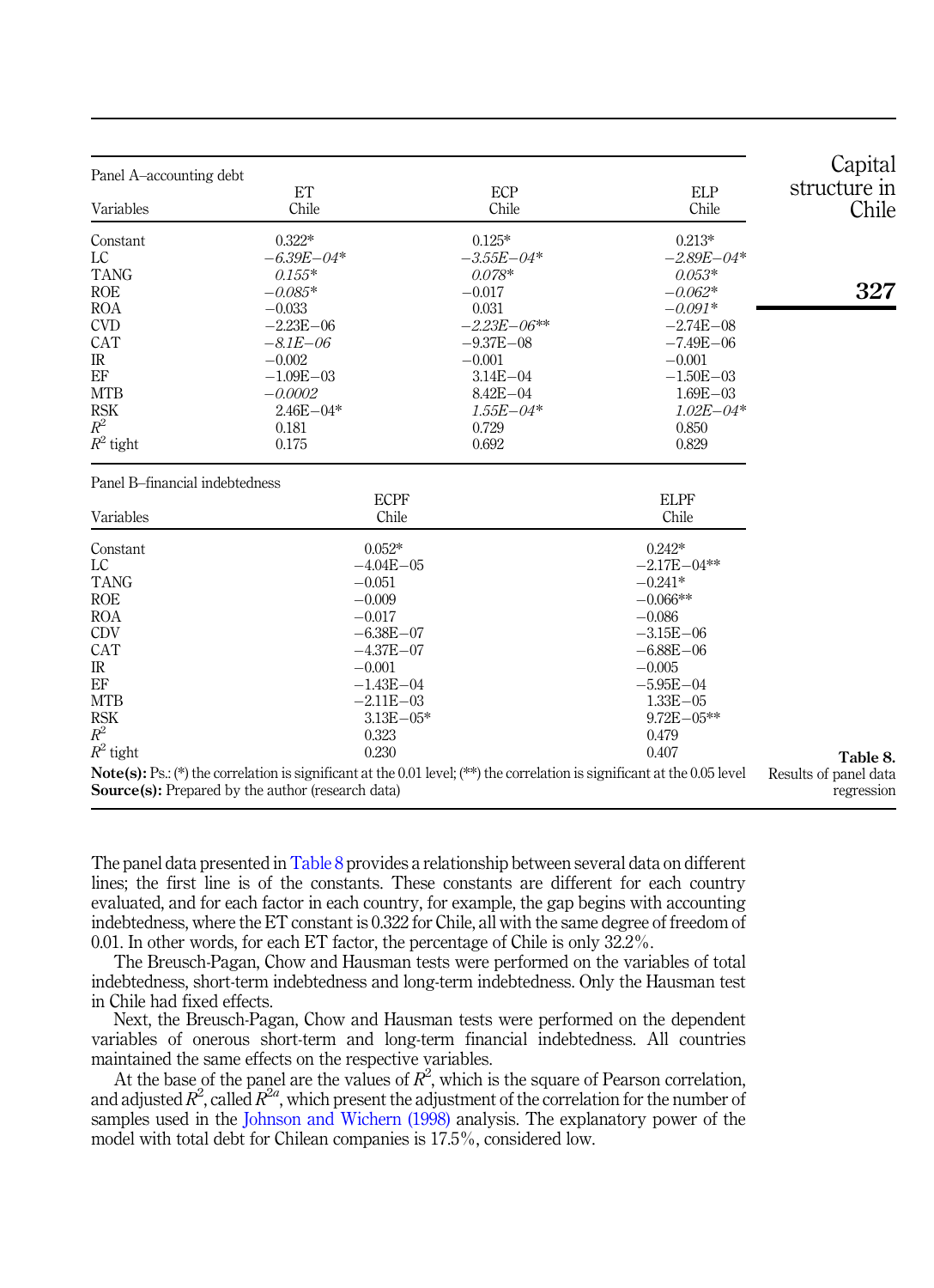Thus, the panel data offer a wide possibility of analysis of various factors in the econometric analysis, which converges with the advantages previously presented.

Based on the findings in [Table 7,](#page-9-0) the Pearson correlation between the variables assumes the existence of a relationship between the determining factors of the capital structure and the levels of accounting and financial indebtedness.

[Table 8](#page-10-0) shows the determinants that most influence the debt levels of companies. They are current liquidity (LC), tangibility (TANG), return to shareholders (ROE), return on assets (ROA), growth in sales (CDV), growth in assets (CAT), market-to-book (MTB) and business risk measured by the volatility of profits (RSK). This is close to the results obtained in other investigations in the area, such as [Delcoure \(2007\)](#page-13-18), [Nakamura](#page-14-12) et al. (2007), [Bastos](#page-13-1) et al. (2009), [Nunkoo and Boateng \(2010\)](#page-14-14), [Correa](#page-13-15) et al. (2013) and [P](#page-14-15)óvoa and Nakamura (2015). The analysis of the results is presented in the next section.

Being thorough, the following is evaluated:

- (1) As for the results of the variables of Chilean companies, it can be seen that they tend toward the POT, as they present negative results of current liquidity concerning indebtedness.
- (2) When dealing with tangibility, it is evaluated that when it comes to total indebtedness, short and long term tend to TOT and POT; when it comes to shortterm and long-term onerous debt, the results are reversed.
- (3) It is noticed that the profitability results tend more towards the POT, with a negative relationship to indebtedness.
- (4) In the case of growth indicators, it is found that Chilean companies tend more to TOT (with a negative relationship with indebtedness) than to POT, although POT, in this regard, is nebulous.
- (5) The results of the relationship between taxation and indebtedness are negative with Chilean companies, totally inverse to the results proposed by the theoretical framework studies.
- (6) Tax economy is an indicator not evaluated in Chilean companies. In this study, it presented negative values about indebtedness.
- (7) When Chilean companies relate MTB with indebtedness, we find results similar to the two theories (POT and TOT), tending more toward TOT.
- (8) When it comes to business risk, it is clear that Chilean companies have results that are averse to the theories (TOT and POT), with positive relationships with indebtedness.

### <span id="page-11-0"></span>5. Discussion and conclusions

The subject of capital structure has been extensively researched over more than sixty years and seems far from exhausted.

To define a time base, over the past ten years, research related to the capital structure is expanding the prospects for new areas of research and delving into issues that seemed to be on the verge of exhaustion. Two important works in this regard are [Lemmon](#page-14-16) et al. (2008) and [Frank and Goyal \(2003\)](#page-13-19), which review the aspects related to the determinants of capital structure. In fact, it is perceived that there is a consensus regarding the determinants of capital structure, together with the question that the two main theories of capital structure (TOT and POT) are not antagonistic, as the initial, but complementary, works suppose, and this new vision has been defended by various authors in recent years.

328

**IEFAS** 26,52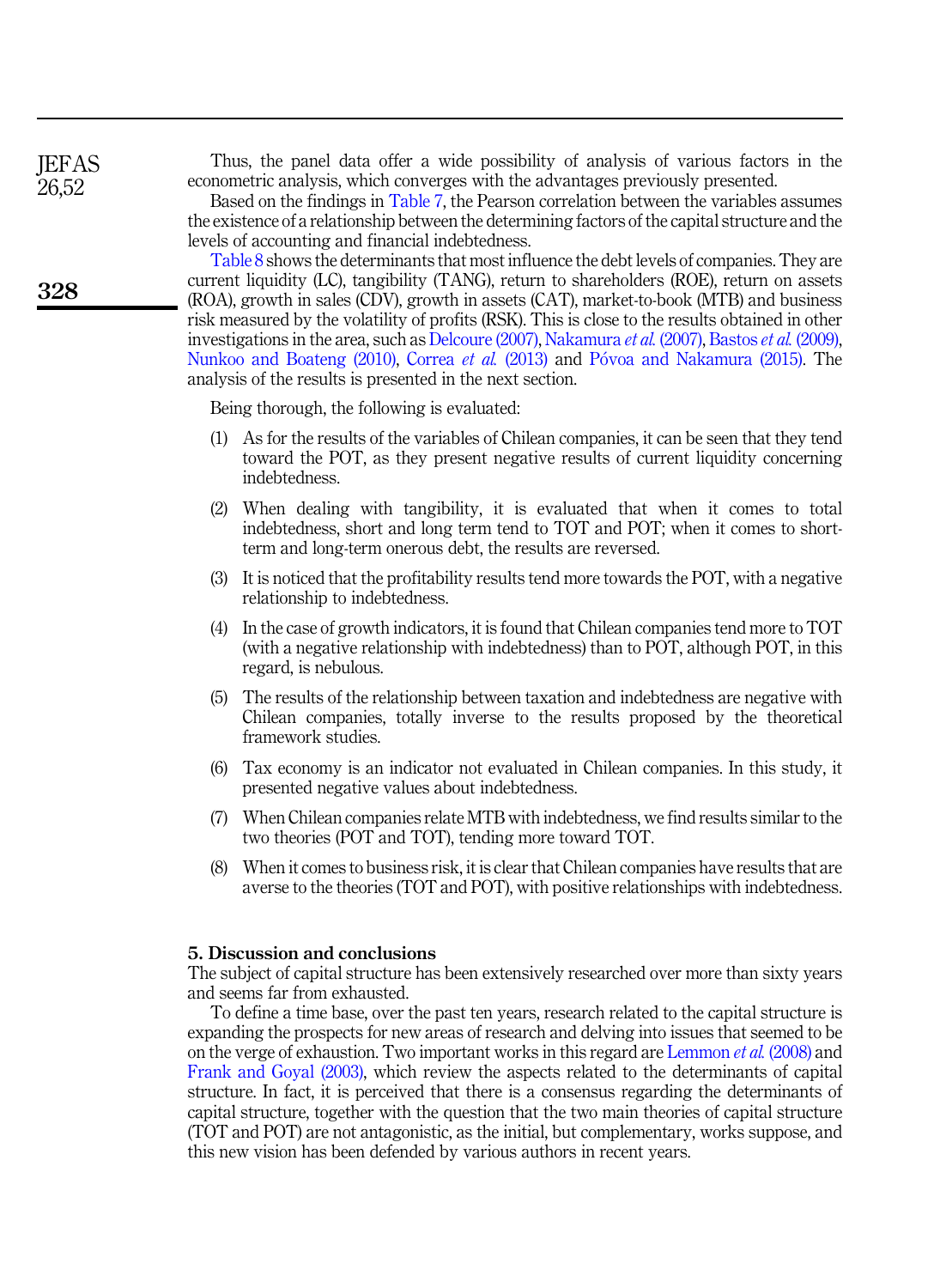This research sought to analyze some determinants of the level of indebtedness of open capital companies in the Chilean stock exchanges, considering the two main theories on the subject. The analyses were performed based on data obtained from the financial statements of the open capital companies in the stock exchanges of these countries, in the period from 2007 to 2016. Static and dynamic tests were performed using the panel data model.

Already, the variable ROE and ROA point to a negative relationship for the levels of accounting and financial indebtedness. However, only Chilean companies showed a positive relationship between ROA and short-term debt. These results strongly confirm with hypothesis [H1](#page-3-0) that the relationship between return to shareholders and debt indicators is negative, and with [H2](#page-3-1) that the relationship between ROA and debt indicators is negative. Similar results are verified in [Delcoure \(2007\),](#page-13-18) [Nakamura](#page-14-12) et al. (2007), [Bastos](#page-13-1) et al. (2009) and [Correa](#page-13-15) et al. (2013), in addition to confirming the POT.

According to the POT, "[...] companies with higher growth rates, which demand more resources than they can generate, would tend to look outside the company for those resources necessary for expansion" [\(Correa](#page-13-15) *et al.*, 2013, p. 110), that is, a positive relationship between growth and debt levels. However, growth opportunities can be seen as intangible assets, thus, "[...] the use of debt would be limited for these companies, which suggests that growing companies should be less indebted" ([Correa](#page-13-15) et al., 2013, p. 110), that is, a negative relationship corroborating with the TOT. Thus, hypothesis [H3,](#page-3-2) that the relationship between asset growth and debt indicators is negative, was found for total and short-term debt for Chilean companies. The [H4,](#page-3-3) that the relationship between sales growth and debt indicators is negative, was found for short-term debt in Chilean companies. The results were also found in the study by [Bastos](#page-13-1) *et al.* (2009).

The results for the MTB variable with debt levels were not significant for Chilean companies. The negative relationship was found in the studies by [Nakamura](#page-14-12) et al. (2007) and [Nunkoo and Boateng \(2010\).](#page-14-14)

Regarding tangibility (TANG), a positive and significant relationship occurred with the levels of accounting and financial indebtedness for Chilean companies, confirming hypothesis [H5](#page-3-4) for Chilean companies.

The current liquidity index (LC) presented a negative relationship with debt levels for Chilean companies, supporting the hypothesis regarding the POT. The results found induce the acceptance of hypothesis [H6](#page-3-5) of the investigation that the relation between current liquidity and the debt indicators is negative. This result goes against the findings of [Nakamura](#page-14-12) *et al.* (2007), [Bastos](#page-13-1) *et al.* (2009) and [P](#page-14-15)óvoa and Nakamura (2015). Thus, managers of companies with greater liquidity prefer to transform company assets into internal financing, as it is less expensive [\(Myers and Rajan, 1998\)](#page-14-17), due to the greater financial slack in the retention of internally generated funds [\(Ozkan, 2001\)](#page-14-18).

The level of income tax (IR) collection was in line with hypothesis [H7](#page-4-1), showing that Chilean companies have a negative relationship with the types of indebtedness studied in this research, bringing something new, given that studies presented in [Table 3,](#page-5-0) with countries Latin Americans, did not present this variable.

Finally, future research could address the influence of the cost of capital on the composition of the debt matrix of the companies listed on the Chilean stock exchanges.

# References

<span id="page-12-1"></span>Allen, N.B. and Gregory, F.U. (1995), "Relationship lending and lines of credit in small firm finance", The Journal of Business, Vol. 68 No. 3, pp. 351-381, Recuperado de: [https://www.jstor.org/stable/](https://www.jstor.org/stable/2353332?seq=1)  $2353332?seq = 1.$  $2353332?seq = 1.$  $2353332?seq = 1.$  $2353332?seq = 1.$ 

<span id="page-12-0"></span>Balakrishnan, S. and Fox, I. (1993), "Strategic management journal", Wiley Blackwell, Vol. 14 No. 1, pp. 3-16.

**Capital** structure in Chile

329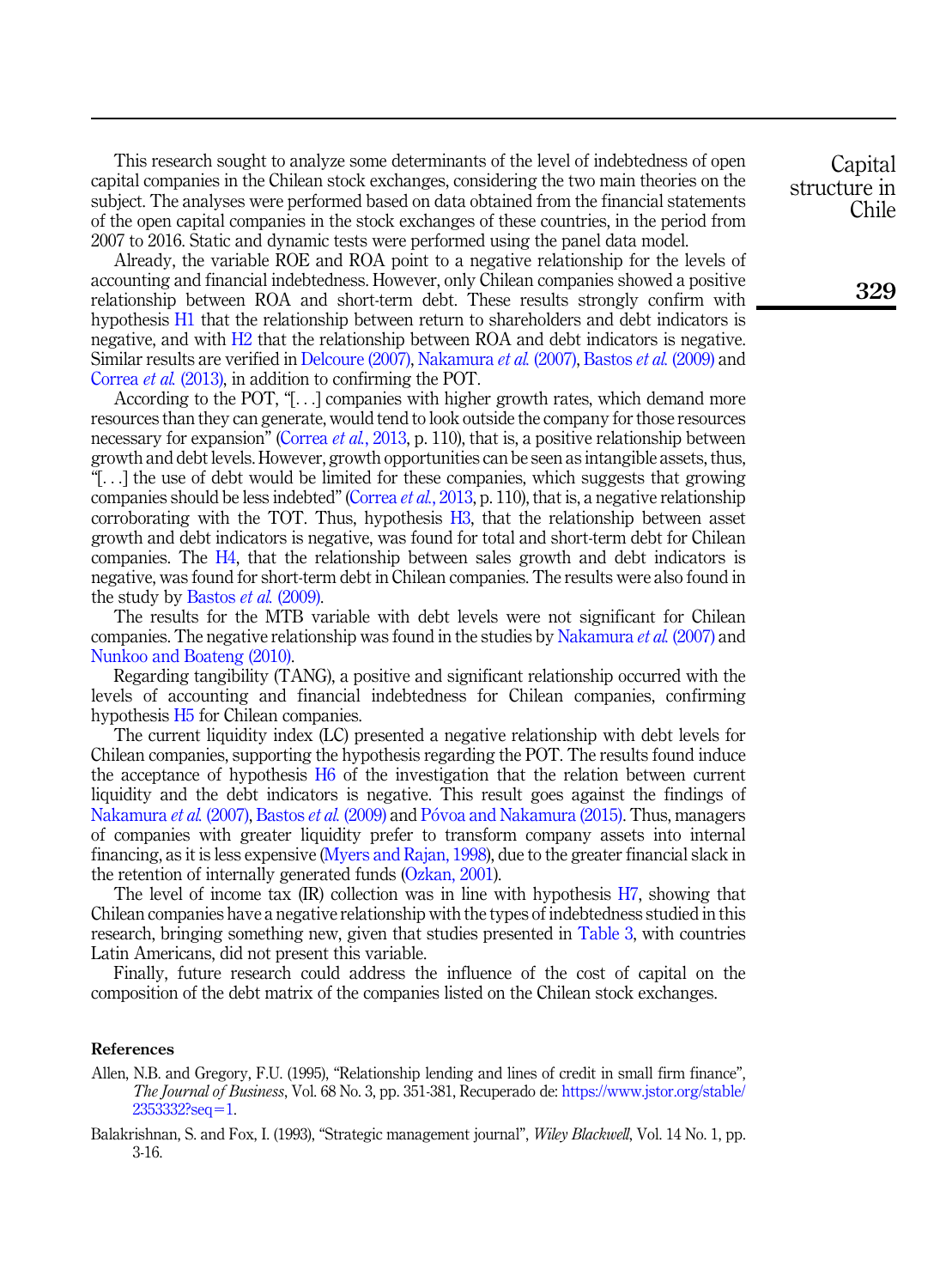<span id="page-13-19"></span><span id="page-13-18"></span><span id="page-13-17"></span><span id="page-13-16"></span><span id="page-13-15"></span><span id="page-13-14"></span><span id="page-13-13"></span><span id="page-13-12"></span><span id="page-13-11"></span><span id="page-13-10"></span><span id="page-13-9"></span><span id="page-13-8"></span><span id="page-13-7"></span><span id="page-13-6"></span><span id="page-13-5"></span><span id="page-13-4"></span><span id="page-13-3"></span><span id="page-13-2"></span><span id="page-13-1"></span><span id="page-13-0"></span>

| <b>JEFAS</b><br>26,52 | Bastos, D.D., Nakamura, W.T. and Basso, L.F. (2009), "Determinantes da estrutura de capital das<br>companhias abertas na América Latina: um estudo empírico considerando fatores<br>macroeconômicos e institucionais", Revista de Administração Mackenzie, Vol. 6, pp. 47-77,<br>available at: http://editorarevistas.mackenzie.br/index.php/RAM/article/view/1437/1325. |
|-----------------------|--------------------------------------------------------------------------------------------------------------------------------------------------------------------------------------------------------------------------------------------------------------------------------------------------------------------------------------------------------------------------|
|                       | Booth, L., Aivazian, V., Demirguc Kunt, A. and Maksimovic, V. (2001), "Capital structures in<br>developing countries", <i>The Journal of Finance</i> , Vol. 56 No. 1, pp. 87-130.                                                                                                                                                                                        |
| 330                   | Bradley, M., Jarrell, G.A. and Kim, E.H. (1984), "On the existence of an optimal capital structure: theory<br>and evidence", <i>Journal of Finance</i> , Vol. 39 No. 3, pp. 857-78, Recuperado de: https://econpapers.<br>repec.org/article/blajfinan/v_3a39_3ay_3a1984_3ai_3a3_3ap_3a857-78.htm.                                                                        |
|                       | Brito, G., Corrar, J. and Bastitella, F. (2007), "Fatores determinantes da estrutura de capital das<br>maiores empresas que atuam no Brasil", Revista Contabilidade and Finanças – USP, Vol. 43,<br>pp. 9-19, available at: http://www.scielo.br/scielo.php?script=sci_arttext&pid=S1519-<br>70772007000100002&lng=pt&tlng=pt.                                           |
|                       | Brooks, C. (2008), <i>Introductory Econometrics for Finance</i> , Cambridge University Press, Cambridge.                                                                                                                                                                                                                                                                 |
|                       | Correa, C.A., Basso, L.F.C. and Nakamura, W.T. (2013), "A estrutura de capital das maiores empresas<br>brasileiras: análise empírica das teorias de pecking order e trade-off, usando panel data", RAM,<br>Revista de Administração Mackenzie, Vol. 14 No. 4, pp. 106-133, doi: 10.1590/S1678-<br>69712013000400005.                                                     |
|                       | Damodaran, A. (2007), Avaliação de empresas, Pearson, São Paulo.                                                                                                                                                                                                                                                                                                         |
|                       | DeAngelo, H. and Masulis, R. (1980), "Optimal capital structure under corporate taxation", <i>Journal of</i><br><i>Financial Economics</i> , Vol. 8, pp. 5-29.                                                                                                                                                                                                           |
|                       | Delcoure, N. (2007), "The determinants of capital structure in transitional economies", <i>International</i><br>Review of Economics and Finance, Vol. 16 No. 3, pp. 400-415, doi: 10.1016/j.iref.2005.03.005.                                                                                                                                                            |
|                       | Durand, D. (1952), "Cost of debt and equity funds for business: trends and problems in measurement",<br>Conference on Research in Business Finance (1952). Proceedings, National Bureau of<br>Economic Research, New York, pp. 215-262.                                                                                                                                  |
|                       | Durand, D. (1959), "The cost of capital, corporate finance, and the theory of investment: comment",<br>The American Economic Review, Vol. 4, pp. 639-655.                                                                                                                                                                                                                |
|                       | Espinosa, C., Maqueira, C., Vieto, J.P. and González (2012), "Capital structures um developing<br>countries: tha Latin American case", <i>Investigación Económica</i> , Vol. 71, pp. 35-54.                                                                                                                                                                              |
|                       | Fama, E. and French, K. (2002), "Testing trade-off and pecking order predictions about dividends and<br>debt", The Review of Financial Studies, Vol. 15 No. 1, pp. 1-33, available at: http://www.jstor.org/<br>stable/2696797.                                                                                                                                          |
|                       | Ferri, M.G. and Jones, W.H. (1979), "Determinants of financial structure: a nem methodological<br>approach", <i>Journal of Finance</i> , Vol. 34, pp. 631-644.                                                                                                                                                                                                           |
|                       | Fiirst, C., Cunha, L.C. and Silva, T.P. (2017), "Estrutura de capital na perspectiva da teoria Pecking<br>Order e Assimetria da Informação nas empresas brasileiras, chilenas e mexicanas no período de<br>1999 a 2013", Cuadernos de Contabilidad, No. 18, pp. 1-12.                                                                                                    |
|                       | Frank, M.Z. and Goyal, V.K. (2003), "Testing the pecking order theory of capital structure", <i>Journal of</i><br>Financial Economics, Vol. 67 No. 2, pp. 217-248.                                                                                                                                                                                                       |
|                       | Gaud, P., Jani, E., Hoesli, M. and Bender, A. (2005), "The capital structure of Swiss companies: an<br>empirical analysis using dynamic panel data", <i>European Financial Management</i> , Vol. 11 No. 1,<br>pp. 51-59, doi: 10.1111/j.1354-7798.2005.00275.x.                                                                                                          |
|                       | Gomes, G.L. and Leal, R.P.C. (2001), "Determinantes da Estrutura de Capitais das Empresas Brasileiras<br>com Ações Negociadas em Bolsas de Valores", Finanças Corporativas, Atlas, São Paulo.                                                                                                                                                                            |
|                       | Harris, M. and Raviv, A. (1991), "The theory of optimal capital structure", Journal of Finance, Vol. 48,<br>pp. 297-356.                                                                                                                                                                                                                                                 |
|                       | Johnson, R.A. and Wichern, D.W. (1998), Applied Multivariate Statistical Analysis, Prentice-Hall,<br>New York.                                                                                                                                                                                                                                                           |
|                       |                                                                                                                                                                                                                                                                                                                                                                          |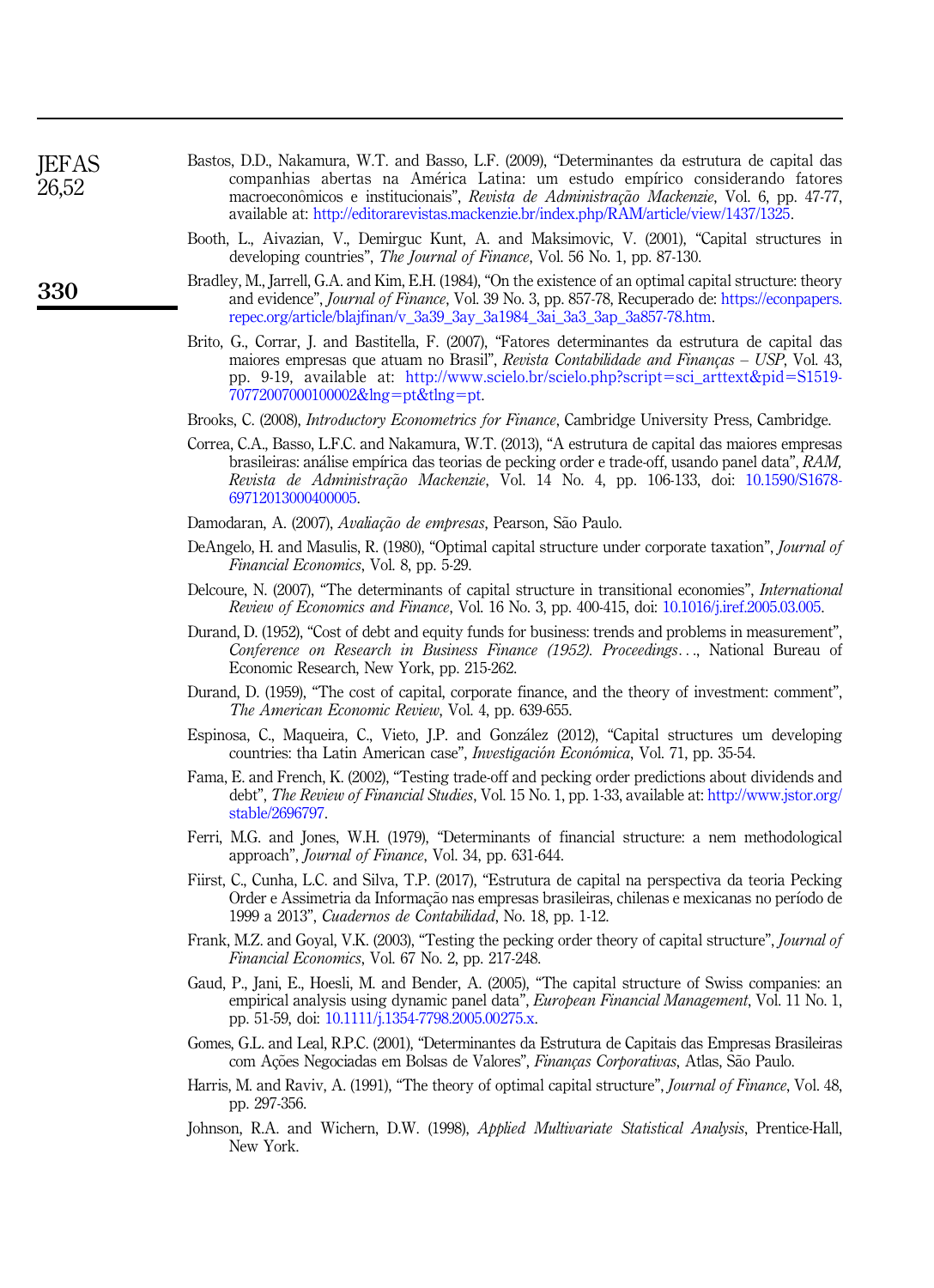<span id="page-14-13"></span>Kayo, E.K. and Famá, R. (1997), "Teoria de agencia e crescimento: evidencias empíricas dos efeitos positivos e negativos do endividamento", Caderno de Pesquisa em Administração. Vol. 2 No. 5, pp. 1-8.

- <span id="page-14-0"></span>Kochhar, R. (1997), "Strategic assets, capital structure, and firm performance", *Journal of Financial and* Strategic Decisions., Vol. 10 No. 3, pp. 23-36, available at: [http://www.financialdecisionsonline.org/](http://www.financialdecisionsonline.org/archive/pdffiles/v10n3/kochhar.pdf) [archive/pdffiles/v10n3/kochhar.pdf](http://www.financialdecisionsonline.org/archive/pdffiles/v10n3/kochhar.pdf).
- <span id="page-14-4"></span>Kraus, A. and Litzenberger, R.H. (1973), "A estare preference model of optmial finacial leverage", The Journal of Finance, Vol. 38 No. 4, pp. 911-922.
- <span id="page-14-16"></span>Lemmon, M.L., Roberts, M.R. and Zender, J.F. (2008), "Back to the beginning: persistence and the cross-section of corporate capital structure", The Journal of Finance, Vol. 63 No. 4, pp. 1575-1608, available at: http://www.uh.edu/∼[bsorense/LemmonRobertsZender.pdf](http://www.uh.edu/~bsorense/LemmonRobertsZender.pdf).
- <span id="page-14-7"></span>Lumby, S. (1991), *Investment Appraisal and Financing Decisions*, 3rd ed., Van Nostrand Reinhold.
- <span id="page-14-10"></span>Miller, M.H. (1977), "Debt and taxes", *The Journal of Finance*, Vol. 32, pp. 261-275, doi: [10.1111/j.1540-](https://doi.org/10.1111/j.1540-6261.1977.tb03267.x) [6261.1977.tb03267.x](https://doi.org/10.1111/j.1540-6261.1977.tb03267.x).
- <span id="page-14-2"></span>Modigliani, F. and Miller, M. (1958), "The cost of capital, corportation finance and the theory of investment", The American Economic Review, Vol. 48 No. 3, pp. 261-297.
- <span id="page-14-9"></span>Modigliani, F. and Miller, M. (1961), "Dividend politicy, growth and the valuation of shares", *Journal of* Business, Vol. 34, p. 411.
- <span id="page-14-3"></span>Modigliani, F. and Miller, M.H. (1963), "Corporate income taxes and the cost of capital a correction", American Economic Review, Vol. 53, pp. 433-443.
- <span id="page-14-6"></span>Myers, S. (1984), "The capital structure puzzle", *The Journal of Finance*, Vol. 39 No. 3, pp. 575-592.
- <span id="page-14-11"></span>Myers, S.C. (2001), "Capital structure", The Journal of Economic Perspectives, Vol. 15 No. 2, pp. 81-102.
- <span id="page-14-5"></span>Myers, S.C. and Majluf, N. (1984), "Corporate financing and investment decisions when firms have information that investors do not have", Journal of Financial Economics, Vol. 13 No. 2, pp. 187-221.
- <span id="page-14-17"></span>Myers, S.C. and Rajan, R.G. (1998), "The paradox of liquidity", The Quarterly Journal of Economics, Vol. 113 No. 3, pp. 733-771, available at: http://www.utdallas.edu/∼[nina.baranchuk/Fin7310/](http://www.utdallas.edu/~nina.baranchuk/Fin7310/papers/MyersRajan1998.pdf) [papers/MyersRajan1998.pdf.](http://www.utdallas.edu/~nina.baranchuk/Fin7310/papers/MyersRajan1998.pdf)
- <span id="page-14-12"></span>Nakamura, W.T., Martin, D.M.L., Forte, D., Filho, A.F.C., Costa, A.C.F. and Amaral, A.C. (2007), "Determinantes de estrutura de capital no mercado brasileiro: análise de regressão com painel de dados no período 1999-2003", Revista Contabilidade and Finanças, Vol. 18 No. 44, pp. 72-85, doi: [10.1590/S1519-70772007000200007.](https://doi.org/10.1590/S1519-70772007000200007)
- <span id="page-14-14"></span>Nunkoo, P.K. and Boateng, A. (2010), "The empirical determinants of target capital structure and adjustment to long-run target: evidence from Canadian firms", Applied Economics Letters, Vol. 17 No. 10, pp. 983-990.
- <span id="page-14-18"></span>Ozkan, A. (2001), "Determinants of capital structure and adjustment to long run target: evidence from UK company panel data", *Journal of Business Finance and Accounting*, Vol. 28, pp. 175-198, doi: [10.1111/1468-5957.00370.](https://doi.org/10.1111/1468-5957.00370)
- <span id="page-14-1"></span>Perobelli, F.F.C. and Famá, R. (2003), "Fatores determinantes da estrutura de capital para empresas latino-americanas", Revista De Administração Contemporânea, Vol. 7 No. 1, pp. 226-230, available at: [http://www.scielo.br/pdf/rac/v7n1/v7n1a02.](http://www.scielo.br/pdf/rac/v7n1/v7n1a02)
- <span id="page-14-15"></span>Póvoa, A.C.S. and Nakamura, W.T. (2015), "Relevância da estrutura de dívida para os determinantes da estrutura de capital: um estudo com dados em painel", Revista Contemporânea de Contabilidade, Vol. 12 No. 25, pp. 3-25, available at: [https://www.redalyc.org/pdf/762/](https://www.redalyc.org/pdf/762/76238832001.pdf) [76238832001.pdf.](https://www.redalyc.org/pdf/762/76238832001.pdf)
- <span id="page-14-8"></span>Rajan, R. and Zingales, L. (1995), "What do we know about capital structure? Some evidence from international data", Journal of Finance, No. 50, pp. 1421-1460.

Chile

**Capital** structure in

# 331